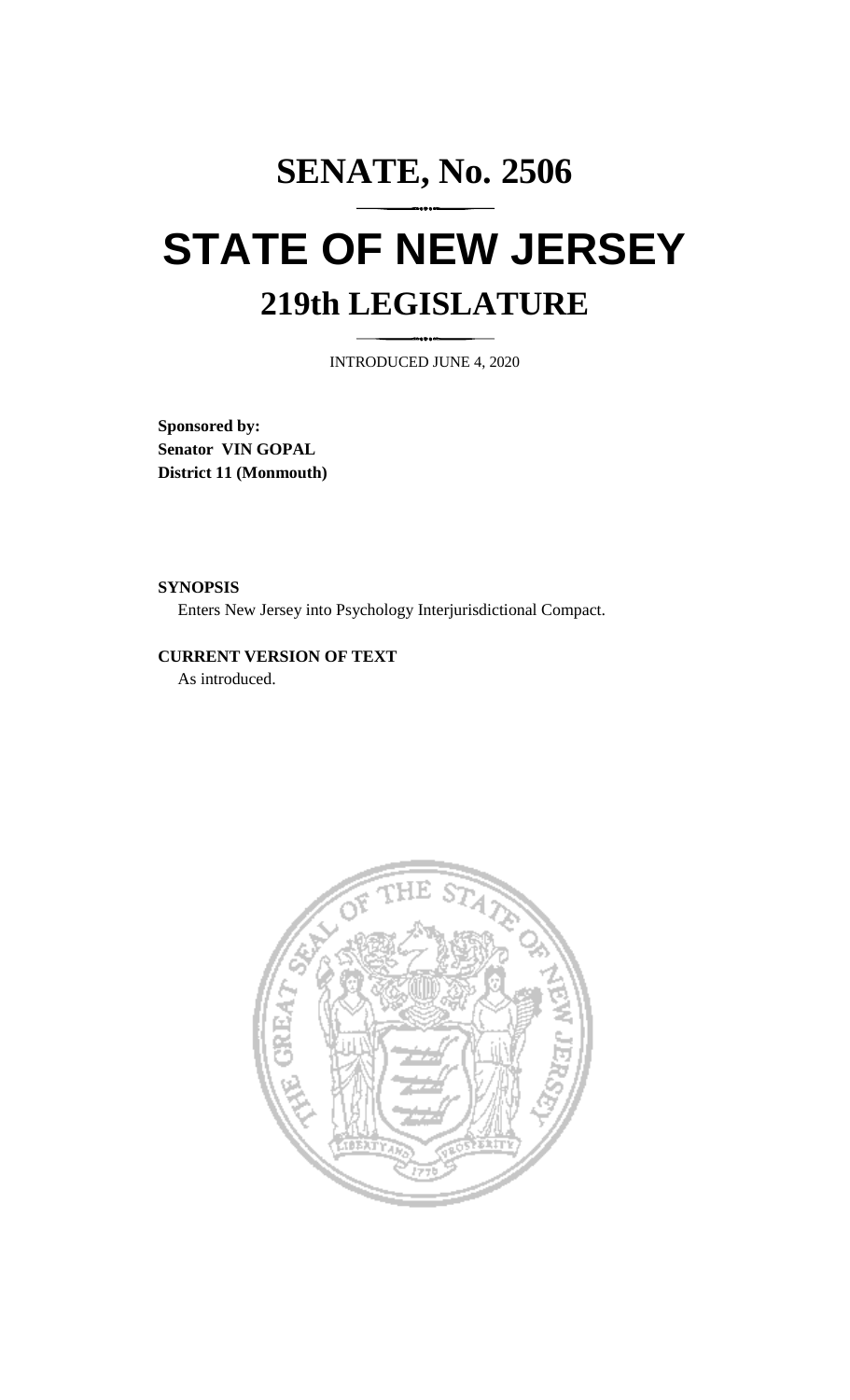**AN ACT** concerning psychological services and supplementing Title 45 of the Revised Statutes. **BE IT ENACTED** *by the Senate and General Assembly of the State of New Jersey:* 1. The State of New Jersey enacts and enters into the "Psychology Interjurisdictional Compact Act" with all other jurisdictions that legally join in the compact in the form substantially as follows: I. Purpose. Consistent with these principles, this compact is designed to

 Whereas, states license psychologists, in order to protect the public through verification of education, training and experience and ensure accountability for professional practice; and

 Whereas, this compact is intended to regulate the day to day practice of telepsychology, which is the provision of psychological services using telecommunication technologies, by psychologists across state boundaries in the performance of their psychological practice as assigned by an appropriate authority; and

 Whereas, this compact is intended to regulate the temporary in- person, face-to-face practice of psychology by psychologists across state boundaries for 30 days within a calendar year in the performance of their psychological practice as assigned by an appropriate authority;

 Whereas, this compact is intended to authorize state psychology regulatory authorities to afford legal recognition, in a manner consistent with the terms of the compact, to psychologists licensed in another state;

 Whereas, this compact recognizes that states have a vested interest in protecting the public's health and safety through their licensing and regulation of psychologists and that such state regulation will best protect public health and safety;

 Whereas, this compact does not apply when a psychologist is licensed in both the home and receiving states; and

 Whereas, this compact does not apply to permanent in-person, face-to-face practice, it does allow for authorization of temporary psychological practice.

 achieve the following purposes and objectives: increase public access to professional psychological services by allowing for telepsychological practice across state lines as well as temporary in- person, face-to-face services into a state in which the psychologist is not licensed to practice psychology; enhance the states' ability to protect the public's health and safety, especially client and patient safety; encourage the cooperation of compact states in the areas of psychology licensure and regulation; facilitate the exchange of information between compact states regarding psychologist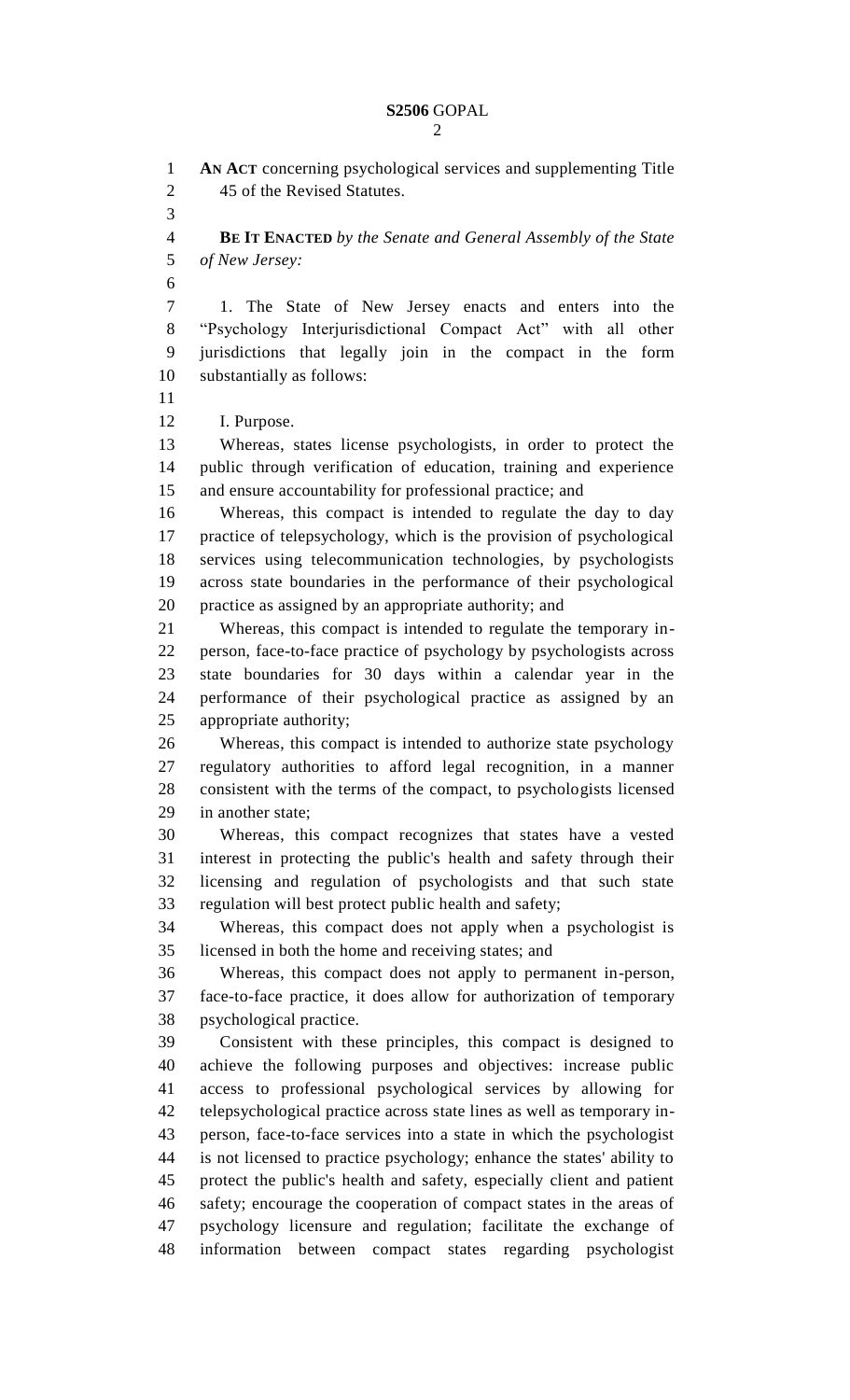licensure, adverse actions, and disciplinary history; promote compliance with the laws governing psychological practice in each compact state; and invest all compact states with the authority to hold licensed psychologists accountable through the mutual recognition of compact state licenses.

II. Definitions.

 "Adverse action" means any action taken by a state psychology regulatory authority which finds a violation of a statute or regulation that is identified by the state psychology regulatory authority as discipline and is a matter of public record.

 "Association of State and Provincial Psychology Boards (ASPPB)" means the recognized membership organization composed of state and provincial psychology regulatory authorities responsible for the licensure and registration of psychologists throughout the United States and Canada.

 "Authority to Practice Interjurisdictional Telepsychology" means a licensed psychologist's authority to practice telepsychology, within the limits authorized under this compact, in another compact state.

 "Bylaws" means those bylaws established by the psychology interjurisdictional compact commission pursuant to Article X for its governance, or for directing and controlling its actions and conduct.

 "Client or patient" means the recipient of psychological services, whether psychological services are delivered in the context of healthcare, corporate, supervision, or consulting services, or both.

 "Commissioner" means the voting representative appointed by each State Psychology Regulatory Authority pursuant to Article X.

 "Compact State" means a state, the District of Columbia, or United States territory that has enacted this compact legislation and which has not withdrawn pursuant to section c. of Article XIII or been terminated pursuant to section b. of Article XII.

 "Coordinated licensure information system" or "coordinated database" means an integrated process for collecting, storing, and sharing information on psychologists' licensure and enforcement activities related to psychology licensure laws, which is administered by the recognized membership organization composed of state and provincial psychology regulatory authorities.

 "Confidentiality" means the principle that data or information is not made available or disclosed to unauthorized persons or processes, or both.

 "Day" means any part of a day in which psychological work is performed.

 "Distant State" means the compact state where a psychologist is physically present, not through the use of telecommunications technologies, to provide temporary in-person, face-to-face psychological services.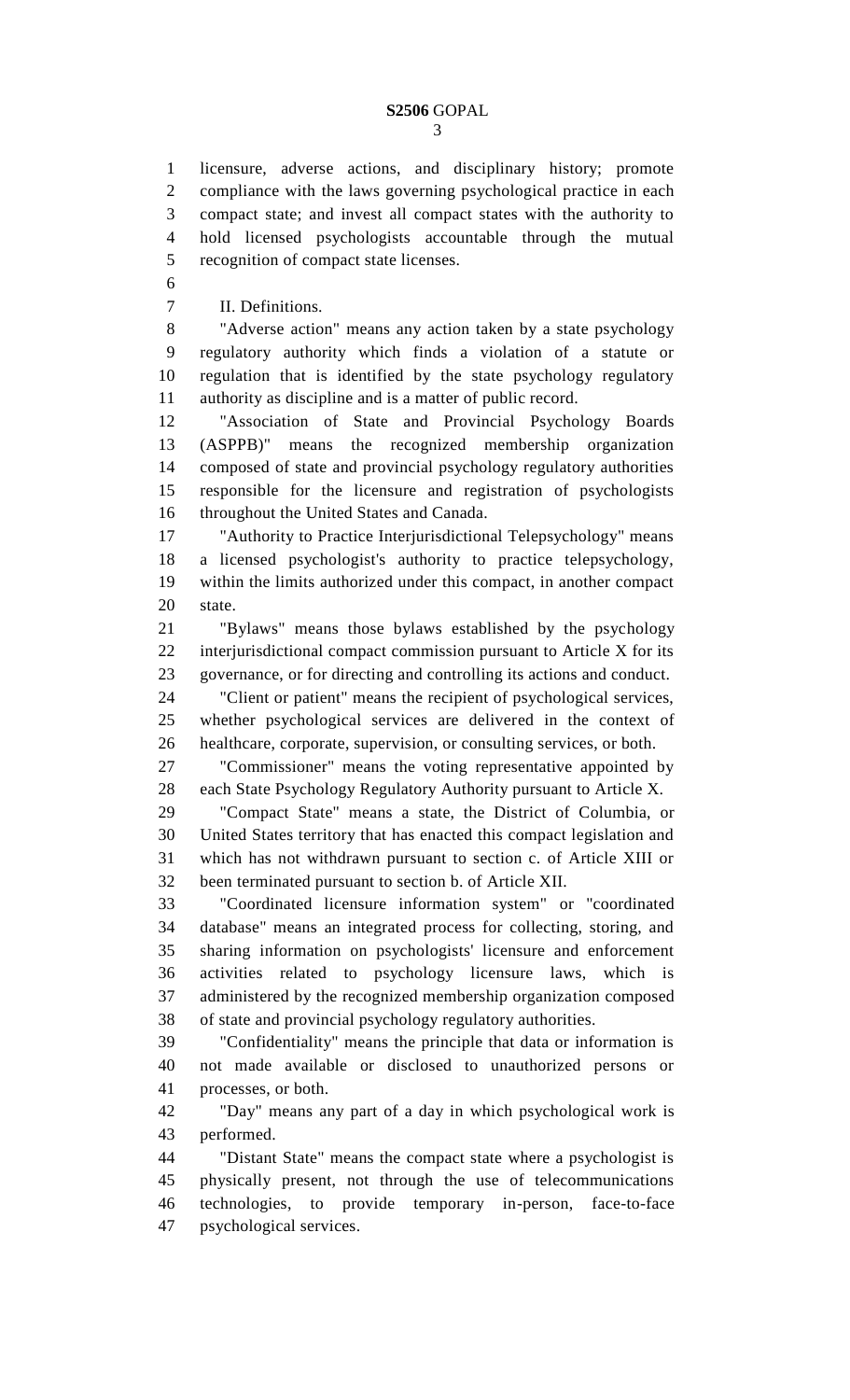"E.Passport" means a certificate issued by the ASPPB that promotes the standardization in the criteria of interjurisdictional telepsychology practice and facilitates the process for licensed psychologists to provide telepsychological services across state lines.

 "Executive board" means a group of directors elected or appointed to act on behalf of, and within the powers granted to them by, the commission.

 "Home State" means a compact state where a psychologist is licensed to practice psychology. If the psychologist is licensed in more than one compact state and is practicing under the authorization to practice interjurisdictional telepsychology, the home state is the compact state where the psychologist is physically present when the telepsychological services are delivered. If the psychologist is licensed in more than one compact state and is practicing under the temporary authorization to practice, the home state is any compact state where the psychologist is licensed.

 "Identity History Summary" means a summary of information retained by the Federal Bureau of Investigation (FBI), or other designee with similar authority, in connection with arrests and, in some instances, federal employment, naturalization, or military service.

 "In-person, face-to-face" means interactions in which the psychologist and the client and patient are in the same physical space and which does not include interactions that may occur through the use of telecommunication technologies.

 "Interjurisdictional Practice Certificate (IPC)" means a certificate issued by the ASPPB that grants temporary authority to practice based on notification to the state psychology regulatory authority of intention to practice temporarily, and verification of one's qualifications for such practice.

 "License" means: authorization by a state psychology regulatory authority to engage in the independent practice of psychology, which would be unlawful without the authorization.

 "Non-compact state" means: any state which is not at the time a compact state.

 "Psychologist" means: an individual licensed for the independent practice of psychology.

 "Psychology Interjurisdictional Compact Commission" or "Commission" means the national administration of which all compact states are members.

 "Receiving state" means a compact state where the client, or patient, or both is physically located when the telepsychological services are delivered.

 "Rule" means a written statement by the Psychology Interjurisdictional Compact Commission promulgated pursuant to Article XI of the compact that is of general applicability, implements, interprets, or prescribes a policy or provision of the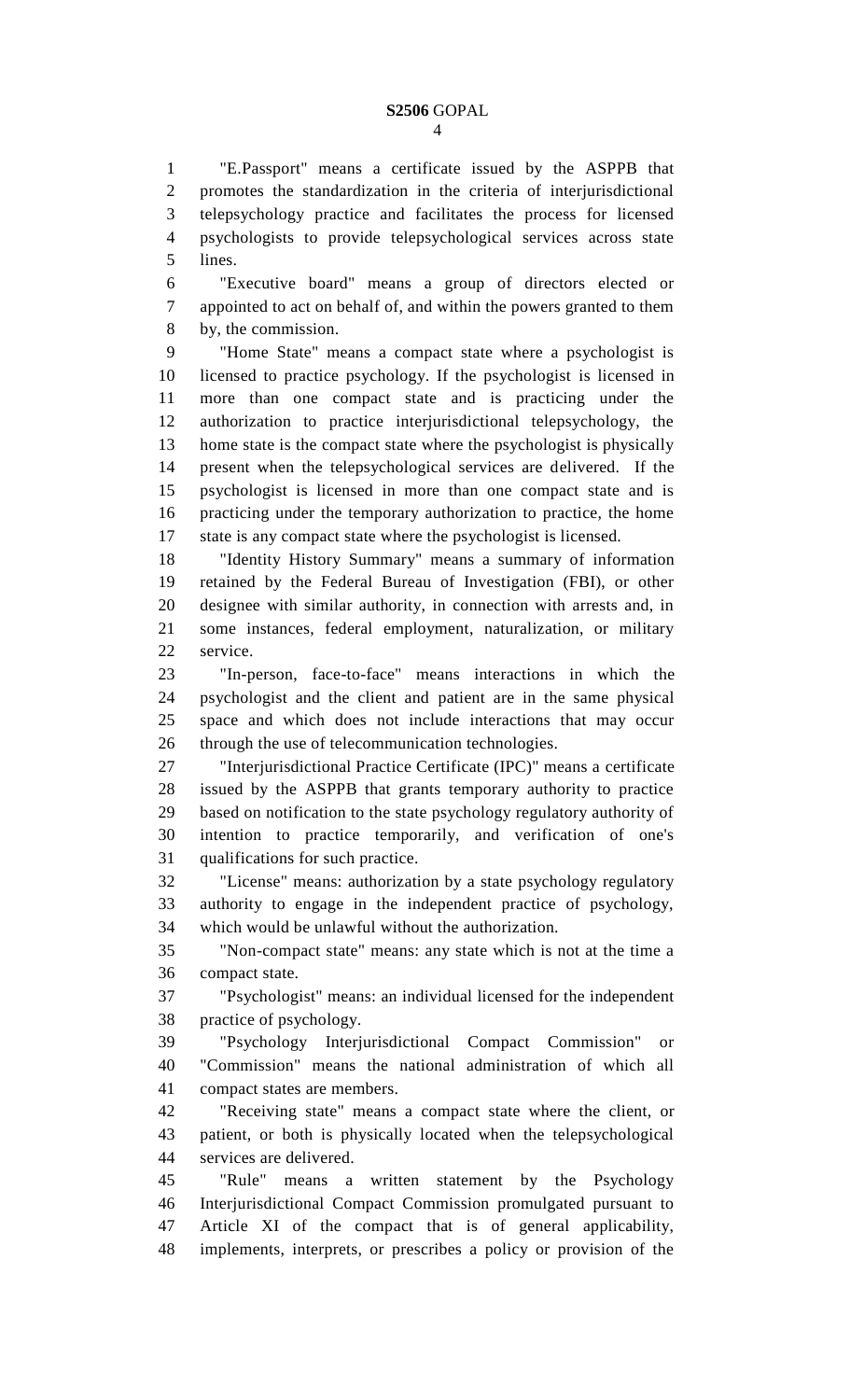compact, or an organizational, procedural, or practice requirement of the commission and has the force and effect of statutory law in a compact state, and includes the amendment, repeal or suspension of an existing rule.

 "Significant Investigatory Information" means investigative information that a state psychology regulatory authority, after a preliminary inquiry that includes notification and an opportunity to respond if required by state law, has reason to believe, if proven true, would indicate more than a violation of state statute or ethics code that would be considered more substantial than minor infraction; or investigative information that indicates that the psychologist represents an immediate threat to public health and safety regardless of whether the psychologist has been notified or had an opportunity to respond, or both.

 "State" means a state, commonwealth, territory, or possession of the United States, the District of Columbia.

 "State psychology regulatory authority" means the board, office or other agency with the legislative mandate to license and regulate the practice of psychology.

 "Telepsychology" means the provision of psychological services using telecommunication technologies.

 "Temporary authorization to practice" means a licensed psychologist's authority to conduct temporary in-person, face-to- face practice, within the limits authorized under this compact, in another compact state.

 "Temporary in-person, face-to-face practice" means where a psychologist is physically present, not through the use of telecommunications technologies, in the distant state to provide for the practice of psychology for 30 days within a calendar year and based on notification to the distant state.

III. Home State Licensure.

 a. The home state shall be a compact state where a psychologist is licensed to practice psychology.

 b. A psychologist may hold one or more compact state licenses at a time. if the psychologist is licensed in more than one compact state, the home state is the compact state where the psychologist is physically present when the services are delivered as authorized by the authority to practice interjurisdictional telepsychology under the terms of this compact.

 c. Any compact state may require a psychologist not previously licensed in a compact state to obtain and retain a license to be authorized to practice in the compact state under circumstances not authorized by the authority to practice interjurisdictional telepsychology under the terms of this compact.

 d. Any compact state may require a psychologist to obtain and retain a license to be authorized to practice in a compact state under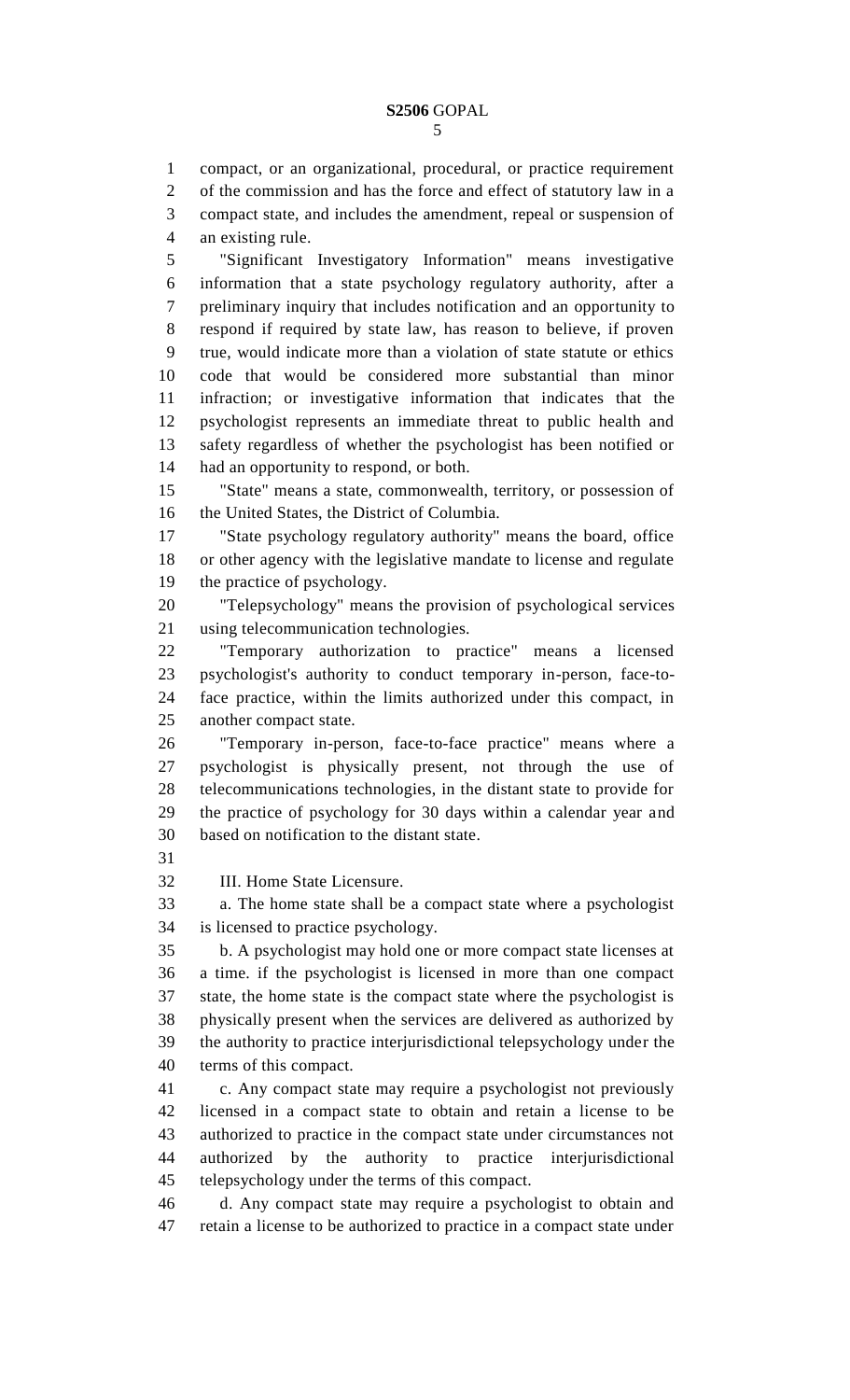circumstances not authorized by temporary authorization to practice under the terms of this compact.

 e. A home state's license authorizes a psychologist to practice in a receiving state under the authority to practice interjurisdictional telepsychology only if the compact state: currently requires the psychologist to hold an active e.passport; has a mechanism in place for receiving and investigating complaints about licensed individuals; notifies the commission, in compliance with the terms herein, of any adverse action or significant investigatory information regarding a licensed individual; requires an identity history summary of all applicants at initial licensure, including the use of the results of fingerprints or other biometric data checks compliant with the requirements of the FBI, or other designee with similar authority, no later than ten years after activation of the compact; and complies with the bylaws and rules of the commission.

 f. A home state's license grants temporary authorization to practice to a psychologist in a distant state only if the compact state: currently requires the psychologist to hold an active ipc; has a mechanism in place for receiving and investigating complaints about licensed individuals; notifies the commission, in compliance with the terms herein, of any adverse action or significant investigatory information regarding a licensed individual; requires an identity history summary of all applicants at initial licensure, including the use of the results of fingerprints or other biometric data checks compliant with the requirements of the federal bureau of investigation, or other designee with similar authority, no later than ten years after activation of the compact; and complies with the bylaws and rules of the commission.

IV. Compact Privilege to Practice Telepsychology.

 a. Compact states shall recognize the right of a psychologist, licensed in a compact state in conformance with Article III, to practice telepsychology in other compact states in which the psychologist is not licensed, under the authority to practice interjurisdictional telepsychology as provided in the compact.

 b. To exercise the authority to practice interjurisdictional telepsychology under the terms and provisions of this compact, a psychologist licensed to practice in a compact state must:

 (1) Hold a graduate degree in psychology from an institute of higher education that was, at the time the degree was awarded:

 (a) regionally accredited by an accrediting body recognized by the federal Department of Education to grant graduate degrees, or authorized by Provincial Statute or Royal Charter to grant doctoral degrees; or

 (b) a foreign college or university deemed to be equivalent to by a foreign credential evaluation service that is a member of the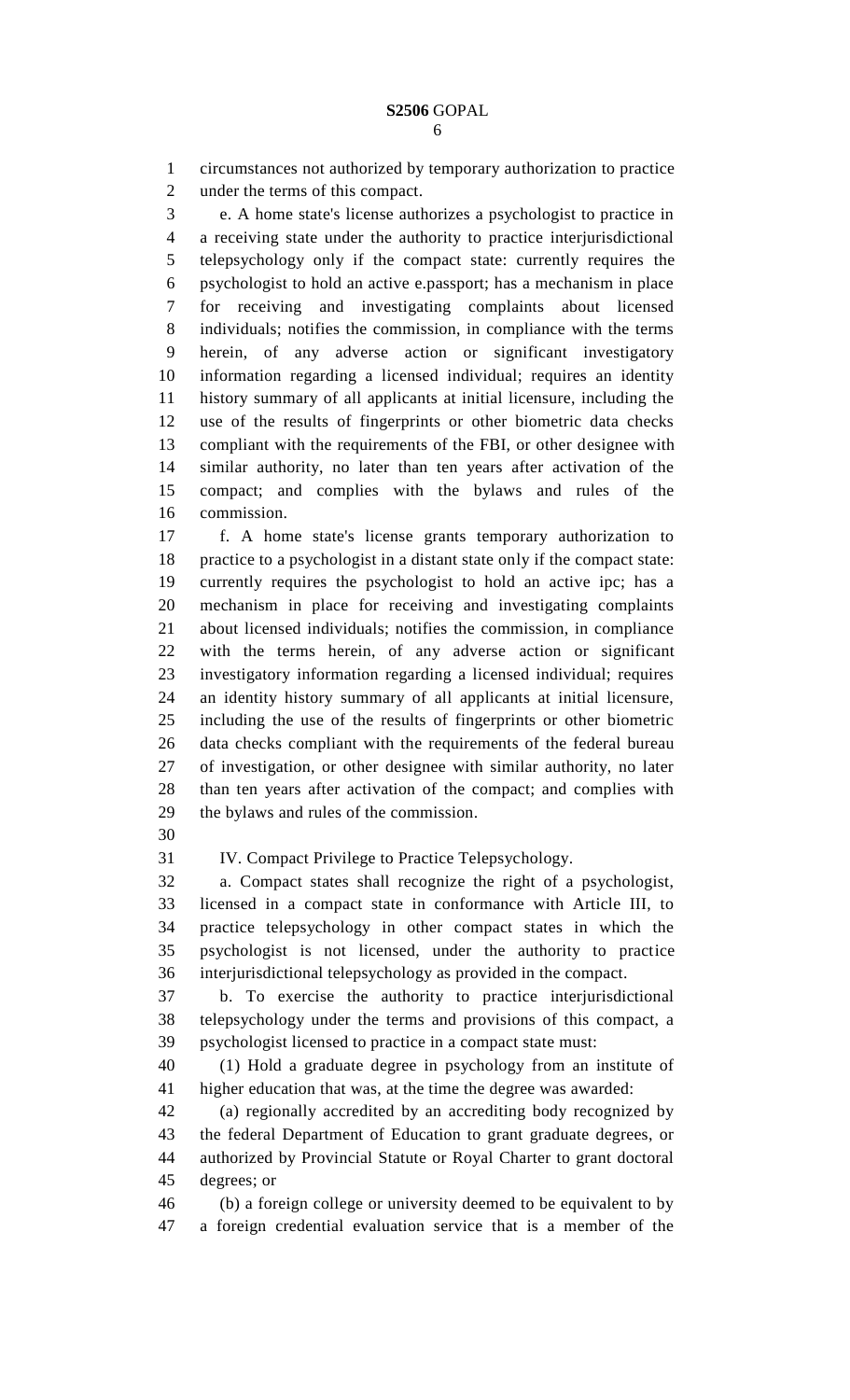National Association of Credential Evaluation Services or by a recognized foreign credential evaluation service;

 (2) Hold a graduate degree in psychology that meets the following criteria: the program, wherever it may be administratively housed, must be clearly identified and labeled as a psychology program. Such a program must specify in pertinent institutional catalogues and brochures its intent to educate and train professional psychologists; the psychology program must stand as a recognizable, coherent, organizational entity within the institution; there must be a clear authority and primary responsibility for the core and specialty areas whether or not the program cuts across administrative lines; the program must consist of an integrated, organized sequence of study; there must be an identifiable psychology faculty sufficient in size and breadth to carry out its responsibilities; the designated director of the program must be a psychologist and a member of the core faculty; the program must have an identifiable body of students who are matriculated in that program for a degree; the program must include supervised practicum, internship, or field training appropriate to the practice of psychology; the curriculum shall encompass a minimum of three academic years of full-time graduate study for a doctoral degree and a minimum of one academic year of full-time graduate study for a master's degree; the program includes an acceptable residency as defined by the rules of the commission;

 (3) Possess a current, full and unrestricted license to practice psychology in a home state which is a compact state; have no history of adverse action that violate the rules of the commission; have no criminal record history reported on an identity history summary that violates the rules of the commission; possess a current, active e.passport;

 (4) Provide attestations in regard to areas of intended practice, 32 conformity with standards of practice, competence telepsychology technology; criminal background; and knowledge and adherence to legal requirements in the home and receiving states, and

 (5) Provide a release of information to allow for primary source verification in a manner specified by the commission; and meet other criteria as defined by the rules of the commission.

 c. The home state maintains authority over the license of any psychologist practicing into a receiving state under the authority to practice interjurisdictional telepsychology.

 d. A psychologist practicing into a receiving state under the authority to practice interjurisdictional telepsychology will be subject to the receiving state's scope of practice. A receiving state may, in accordance with that state's due process law, limit or revoke a psychologist's authority to practice interjurisdictional telepsychology in the receiving state and may take any other necessary actions under the receiving state's applicable law to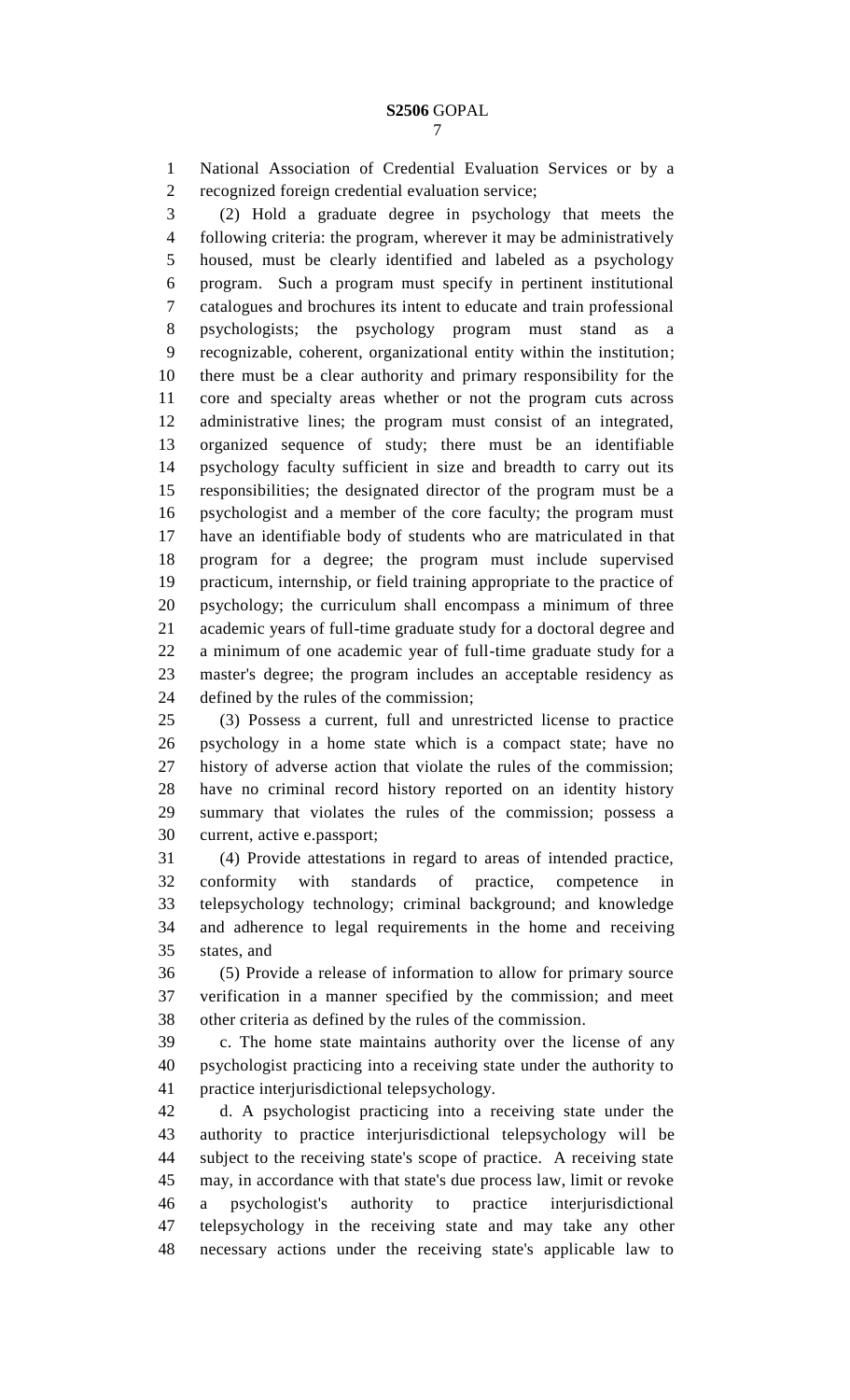protect the health and safety of the receiving state's citizens. If a receiving state takes action, the state shall promptly notify the home state and the commission.

 e. If a psychologist's license in any home state, another compact state, or any authority to practice interjurisdictional telepsychology in any receiving state, is restricted, suspended or otherwise limited, the e.passport shall be revoked and therefore the psychologist shall not be eligible to practice telepsychology in a compact state under the authority to practice interjurisdictional telepsychology.

V. Compact Temporary Authorization to Practice.

 a. Compact States shall also recognize the right of a psychologist, licensed in a compact state in conformance with Article iii, to practice temporarily in other distant states in which the psychologist is not licensed, as provided in the compact.

 b. To exercise the temporary authorization to practice under the terms and provisions of this compact, a psychologist licensed to practice in a compact state must:

 (1) Hold a graduate degree in psychology from an institute of higher education that was, at the time the degree was awarded: (a) Regionally accredited by an accrediting body recognized by the federal Department of Education to grant graduate degrees, or authorized by Provincial Statute or Royal Charter to grant doctoral degrees; or (b) a foreign college or university deemed to be equivalent by a foreign credential evaluation service that is a member of the National Association of Credential Evaluation Services or by a recognized foreign credential evaluation service;

 (2) Hold a graduate degree in psychology that meets the following criteria: the program, wherever it may be administratively housed, must be clearly identified and labeled as a psychology program and must specify in pertinent institutional catalogues and brochures its intent to educate and train professional psychologists; the psychology program must stand as a recognizable, coherent, organizational entity within the institution; there must be a clear authority and primary responsibility for the core and specialty areas whether or not the program cuts across administrative lines; the program must consist of an integrated, organized sequence of study; there must be an identifiable psychology faculty sufficient in size and breadth to carry out its responsibilities; the designated director of the program must be a psychologist and a member of the core faculty; the program must have an identifiable body of students who are matriculated in that program for a degree; the program must include supervised practicum, internship, or field training appropriate to the practice of psychology; the curriculum shall encompass a minimum of three academic years of full-time graduate study for doctoral degrees and a minimum of one academic year of full-time graduate study for master's degree; and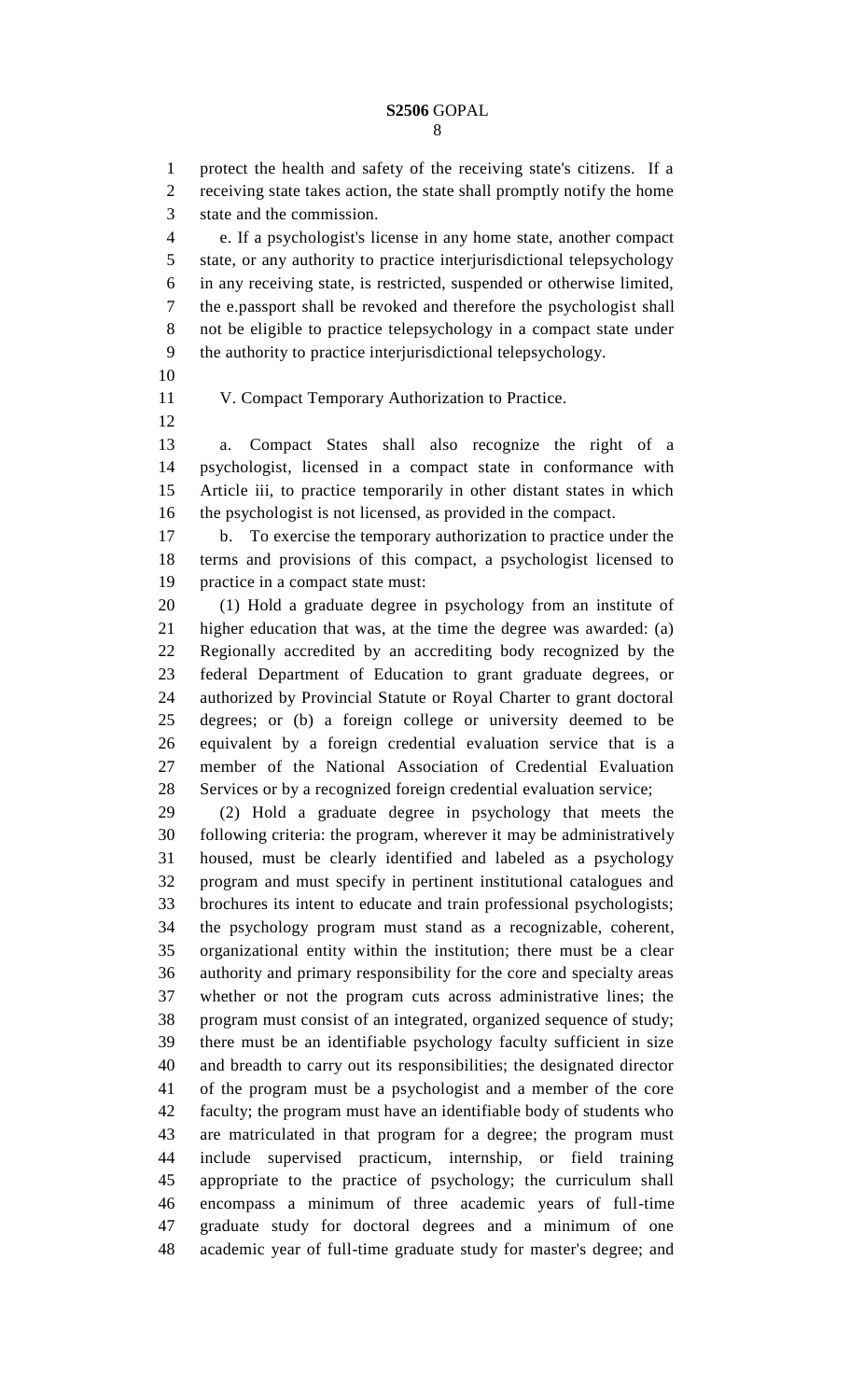the program includes an acceptable residency as defined by the rules of the commission; (3) Possess a current, full and unrestricted license to practice psychology in a home state which is a compact state; no history of adverse action that violate the rules of the commission; and have no criminal record history that violates the rules of the commission; (4) Possess a current, active IPC; (5) Provide attestations in regard to areas of intended practice and work experience and provide a release of information to allow for primary source verification in a manner specified by the commission; and (6) Meet other criteria as defined by the rules of the commission. c. A psychologist practicing into a distant state under the temporary authorization to practice shall practice within the scope of practice authorized by the distant state. d. A psychologist practicing into a distant state under the temporary authorization to practice will be subject to the distant state's authority and law. A distant state may, in accordance with that state's due process law, limit or revoke a psychologist's temporary authorization to practice in the distant state and may take any other necessary actions under the distant state's applicable law to protect the health and safety of the distant state's citizens. If a distant state takes action, the state shall promptly notify the home state and the commission. e. If a psychologist's license in any home state, another compact state, or any temporary authorization to practice in any distant state, is restricted, suspended or otherwise limited, the IPC shall be revoked and therefore the psychologist shall not be eligible to practice in a compact state under the temporary authorization to practice. VI. Conditions of Telepsychology Practice in a Receiving State. A psychologist may practice in a receiving state under the authority to practice interjurisdictional telepsychology only in the performance of the scope of practice for psychology as assigned by an appropriate state psychology regulatory authority, as defined in the rules of the commission, and under the following circumstances: the psychologist initiates a client or patient, or both contact in a home state via telecommunications technologies with a client or patient, or both, in a receiving state; and other conditions regarding telepsychology as determined by rules promulgated by the commission.

VII. Adverse Actions

 a. A home state shall have the power to impose adverse action against a psychologist's license issued by the home state. A distant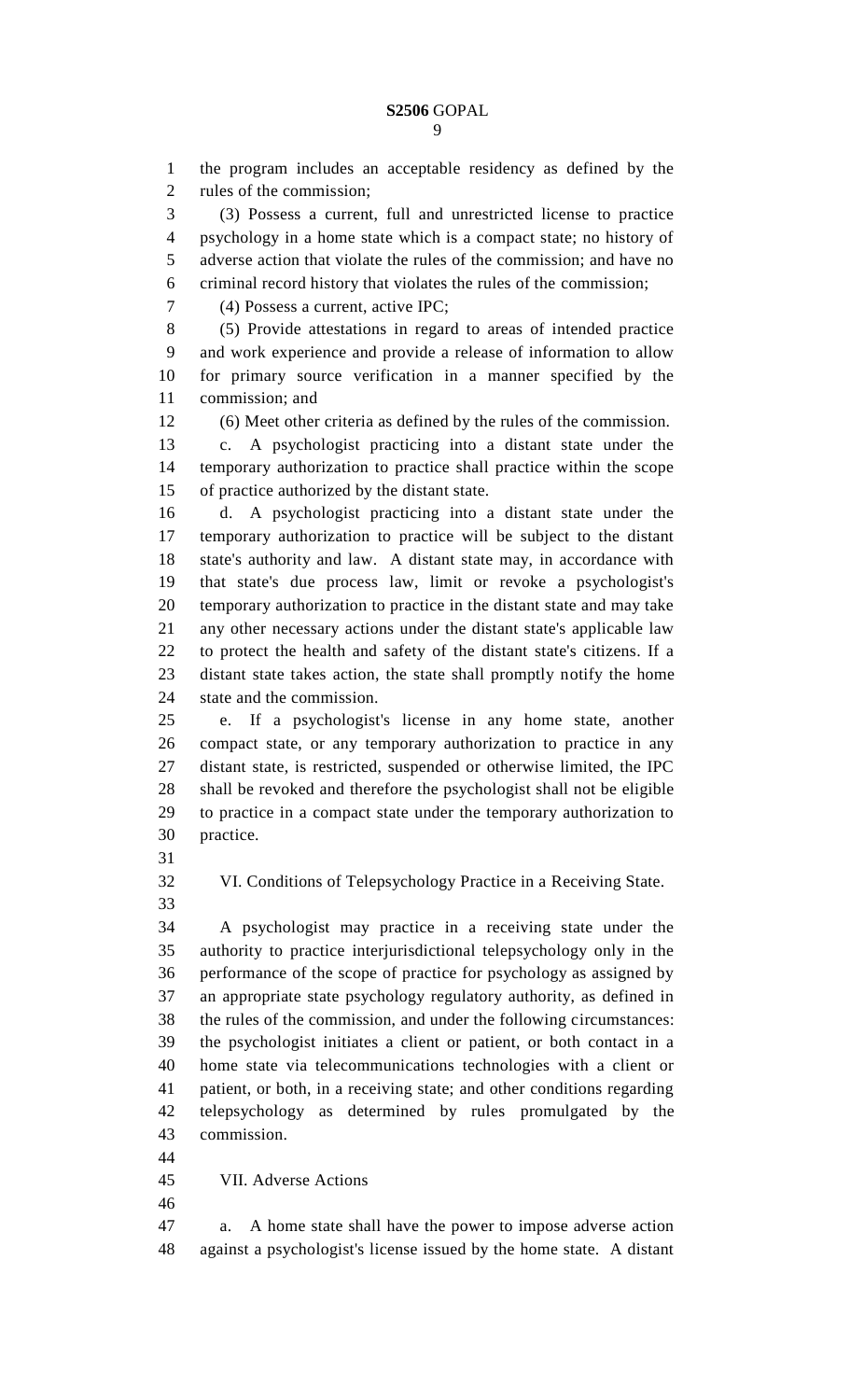state shall have the power to take adverse action on a psychologist's temporary authorization to practice within that distant State.

 b. A receiving state may take adverse action on a psychologist's authority to practice interjurisdictional telepsychology within that receiving state. A home state may take adverse action against a psychologist based on an adverse action taken by a distant state regarding temporary in-person, face-to-face practice.

 c. If a home state takes adverse action against a psychologist's license, that psychologist's authority to practice interjurisdictional telepsychology is terminated and the e.passport is revoked. Furthermore, that psychologist's temporary authorization to practice is terminated and the IPC is revoked. All home state disciplinary orders which impose adverse action shall be reported to the commission in accordance with the rules promulgated by the commission. A compact state shall report adverse actions in accordance with the rules of the commission. In the event discipline is reported on a psychologist, the psychologist will not be eligible for telepsychology or temporary in-person, face-to-face practice in accordance with the rules of the commission. Other actions may be imposed as determined by the rules promulgated by the commission.

 d. A home state's psychology regulatory authority shall investigate and take appropriate action with respect to reported inappropriate conduct engaged in by a licensee which occurred in a receiving state as it would if such conduct had occurred by a licensee within the home state. In such cases, the home state's law shall control in determining any adverse action against a psychologist's license.

 e. A distant state's psychology regulatory authority shall investigate and take appropriate action with respect to reported inappropriate conduct engaged in by a psychologist practicing under temporary authorization practice which occurred in that distant state as it would if such conduct had occurred by a licensee within the home state. In such cases, distant state's law shall control in determining any adverse action against a psychologist's temporary authorization to practice.

 f. Nothing in this compact shall override a compact state's decision that a psychologist's participation in an alternative program may be used in lieu of adverse action and that such participation shall remain non-public if required by the compact state's law. compact states must require psychologists who enter any alternative programs to not provide telepsychology services under the authority to practice interjurisdictional telepsychology or provide temporary psychological services under the temporary authorization to practice in any other compact state during the term of the alternative program.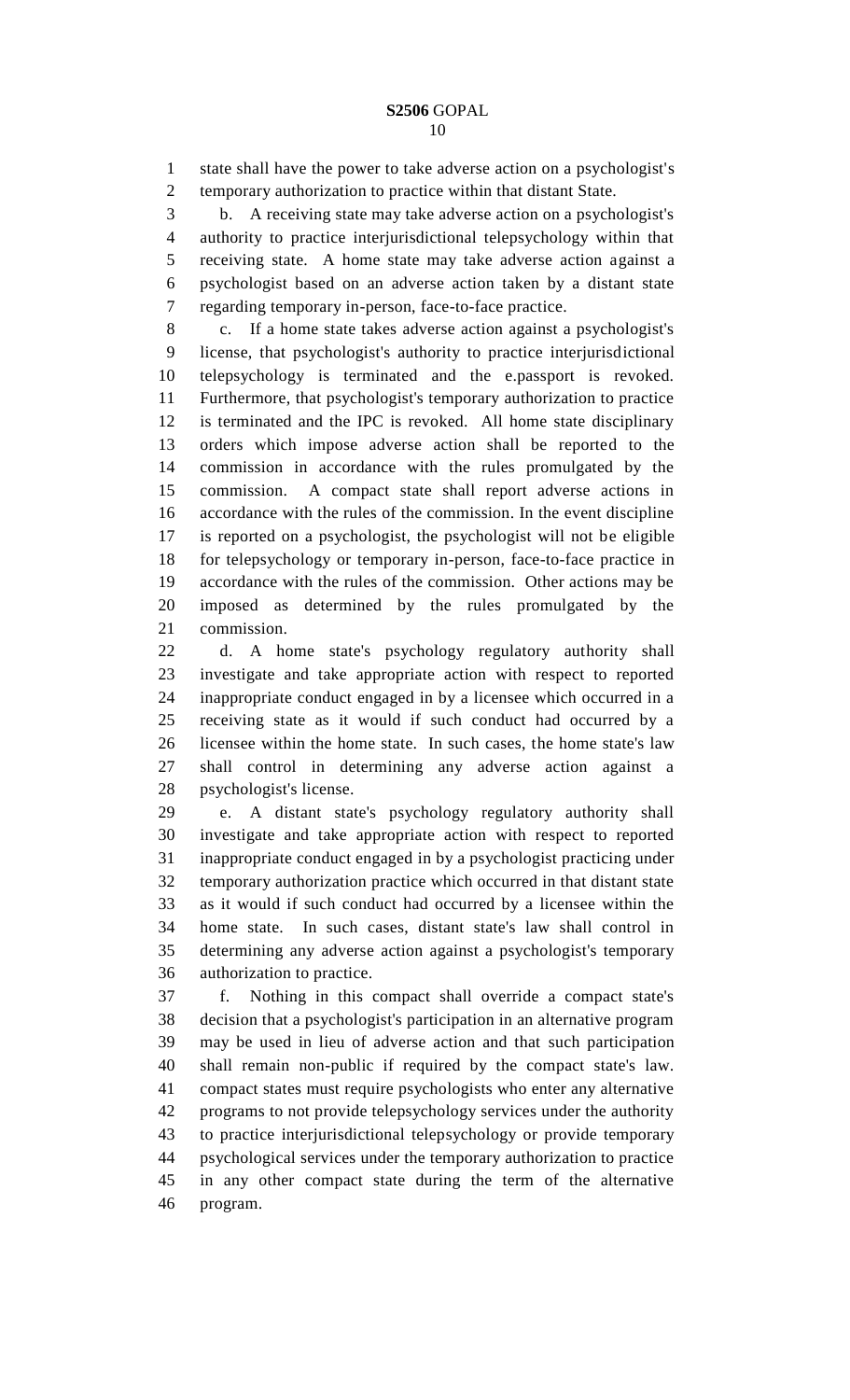g. No other judicial or administrative remedies shall be available to a psychologist in the event a compact state imposes an adverse action pursuant to subsection c. of this section.

- 
- VIII. Additional Authorities Invested in a Compact State's Psychology.
- 

 In addition to any other powers granted under state law, a compact state's psychology regulatory authority shall have the authority under this compact to: issue subpoenas, for both hearings and investigations, which require the attendance and testimony of witnesses and the production of evidence. subpoenas issued by a compact state's psychology regulatory authority for the attendance and testimony of witnesses, or the production of evidence from another compact state, shall be enforced in the latter state by any court of competent jurisdiction, according to that court's practice and procedure in considering subpoenas issued in its own proceedings. The issuing state psychology regulatory authority shall pay any witness fees, travel expenses, mileage, and other fees required by the service statutes of the state where the witnesses, evidence, or both are located; and issue cease and desist and/or injunctive relief orders to revoke a psychologist's authority to practice interjurisdictional telepsychology, temporary authorization to practice, or both. During the course of any investigation, a psychologist may not change his or her home state licensure. A home state psychology regulatory authority is authorized to complete any pending investigations of a psychologist and to take any actions appropriate under its law. The home state psychology regulatory authority shall promptly report the conclusions of such investigations to the commission. Once an investigation has been completed, and pending the outcome of said investigation, the psychologist may change his or her home state licensure. The commission shall promptly notify the new home state of any such decisions as provided in the rules of the commission. All information provided to the commission or distributed by compact states pursuant to the psychologist shall be confidential, filed under seal, and used for investigatory or disciplinary matters. The commission may create additional rules for mandated or discretionary sharing of information by compact states.

IX. Coordinated Licensure Information System.

 a. The Commission shall provide for the development and maintenance of a coordinated licensure information system (coordinated database) and reporting system containing licensure and disciplinary action information on all psychologists individuals to whom this compact is applicable in all compact states as defined by the rules of the commission.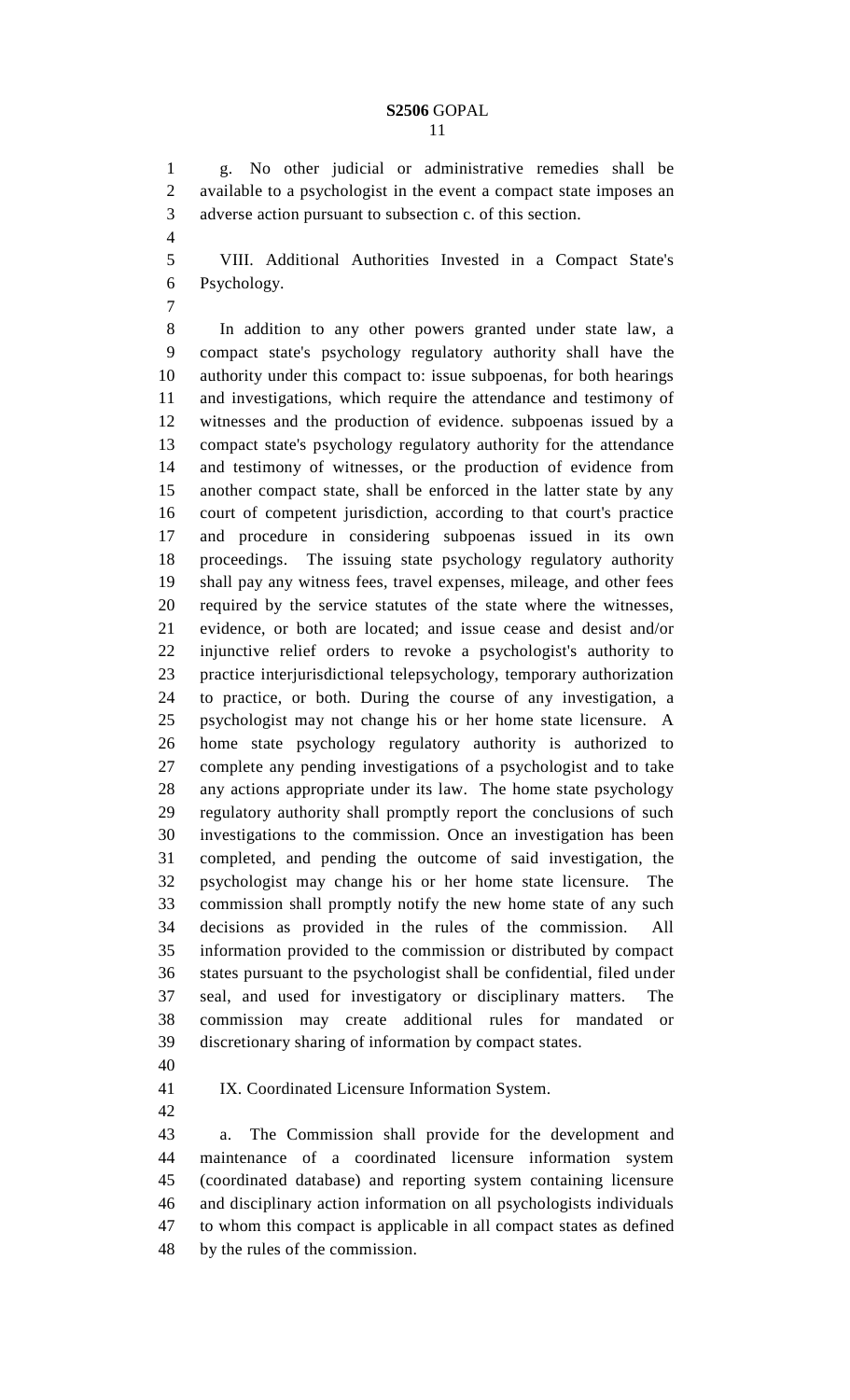b. Notwithstanding any other provision of state law to the contrary, a compact state shall submit a uniform data set to the coordinated database on all licensees as required by the rules of the commission, including: identifying information; licensure data; significant investigatory information; adverse actions against a psychologist's license; an indicator that a psychologist's authority to practice interjurisdictional telepsychology or temporary authorization to practice is revoked; non-confidential information related to alternative program participation information; any denial of application for licensure, and the reasons for such denial; and other information which may facilitate the administration of this compact, as determined by the rules of the commission.

 c. The coordinated database administrator shall promptly notify all compact states of any adverse action taken against, or significant investigative information on, any licensee in a compact state.

 d. Compact states reporting information to the coordinated database may designate information that may not be shared with the public without the express permission of the compact state reporting the information.

 e. Any information submitted to the coordinated database that is subsequently required to be expunged by the law of the compact state reporting the information shall be removed from the coordinated database.

 X. Establishment of the Psychology Interjurisdictional Compact Commission.

 a. The compact states hereby create and establish a joint public agency known as the psychology interjurisdictional compact commission. The commission is a body politic and an instrumentality of the compact States. Venue is proper and judicial proceedings by or against the commission shall be brought solely and exclusively in a court of competent jurisdiction where the principal office of the commission is located. The commission may waive venue and jurisdictional defenses to the extent it adopts or consents to participate in alternative dispute resolution proceedings. Nothing in this compact shall be construed to be a waiver of sovereign immunity.

 b. (1) The commission shall consist of one voting representative appointed by each compact state who shall serve as that state's commissioner. The state psychology regulatory authority shall appoint its delegate. The delegate shall be empowered to act on behalf of the compact state. The delegate shall be either the executive director, executive secretary or similar executive; current member of the state psychology regulatory authority of a compact state; or designee empowered with the appropriate delegate authority to act on behalf of the compact state. Any commissioner may be removed or suspended from office as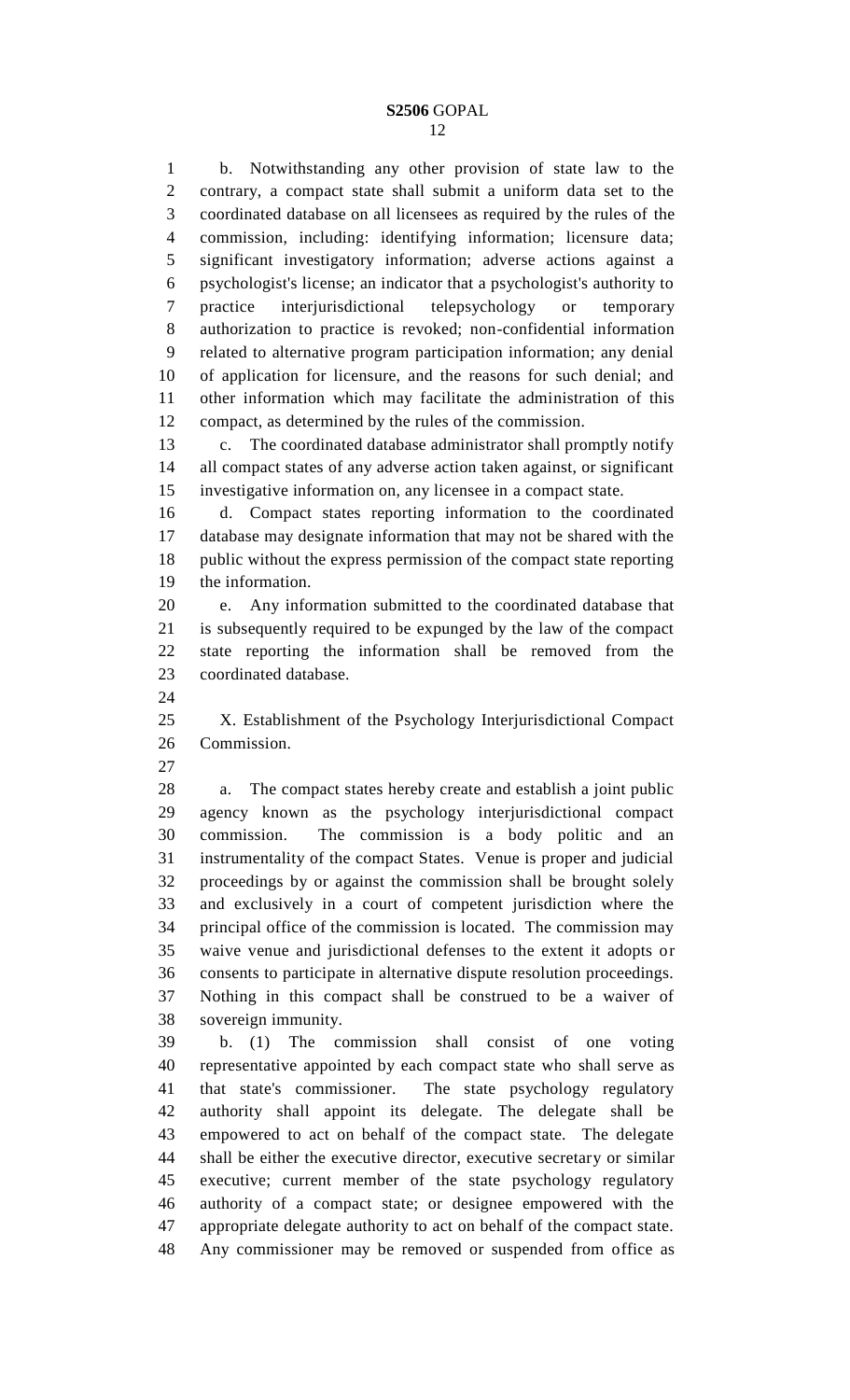provided by the law of the state from which the commissioner is appointed. Any vacancy occurring in the commission shall be filled in accordance with the laws of the compact state in which the vacancy exists. Each commissioner shall be entitled to one vote with regard to the promulgation of rules and creation of bylaws and shall otherwise have an opportunity to participate in the business and affairs of the commission. A commissioner shall vote in person or by such other means as provided in the bylaws. The bylaws may provide for commissioners' participation in meetings by telephone or other means of communication. The commission shall meet at least once during each calendar year. Additional meetings shall be held as set forth in the bylaws. All meetings shall be open to the public, and public notice of meetings shall be given in the same manner as required under the rulemaking provisions in Article XI. The commission may convene in a closed, non-public meeting if the commission must discuss: non-compliance of a compact state with its obligations under the compact; the employment, compensation, discipline or other personnel matters, practices or procedures related to specific employees or other matters related to the commission's internal personnel practices and procedures; current, threatened, or reasonably anticipated litigation against the commission; negotiation of contracts for the purchase or sale of goods, services or real estate; accusation against any person of a crime or formally censuring any person; disclosure of trade secrets or commercial or financial information which is privileged or confidential; disclosure of information of a personal nature where disclosure would constitute a clearly unwarranted invasion of personal privacy; disclosure of investigatory records compiled for law enforcement purposes; disclosure of information related to any investigatory reports prepared by or on behalf of or for use of the commission or other committee charged with responsibility for investigation or determination of compliance issues pursuant to the compact; or matters specifically exempted from disclosure by federal and state statute.

 (2) If a meeting, or portion of a meeting, is closed pursuant to paragraph (1) of this subsection, the commission's legal counsel or designee shall certify that the meeting may be closed and shall reference each relevant exempting provision. The commission shall keep minutes which fully and clearly describe all matters discussed in a meeting and shall provide a full and accurate summary of actions taken, of any person participating in the meeting, and the reasons therefore, including a description of the views expressed. All documents considered in connection with an action shall be identified in such minutes. All minutes and documents of a closed meeting shall remain under seal, subject to release only by a majority vote of the commission or order of a court of competent jurisdiction.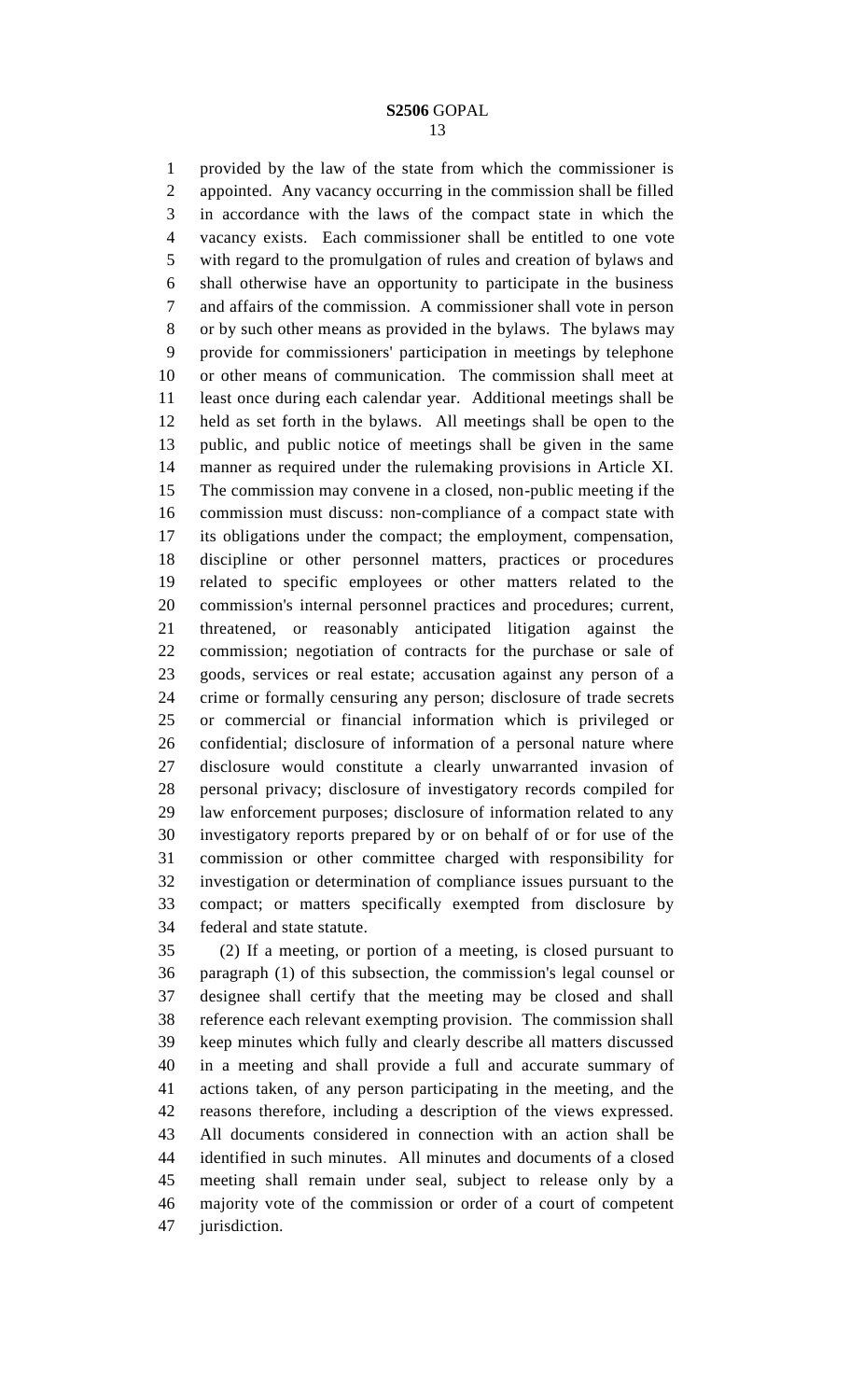c. The commission shall, by a majority vote of the commissioners, prescribe bylaws, rules, or both to govern its conduct as may be necessary or appropriate to carry out the purposes and exercise the powers of the compact, including but not limited to: establishing the fiscal year of the commission; providing reasonable standards and procedures: for the establishment and meetings of other committees; and for governing any general or specific delegation of any authority or function of the commission; providing reasonable procedures for calling and conducting meetings of the commission; and ensuring reasonable advance notice of all meetings and providing an opportunity for attendance of such meetings by interested parties, with enumerated exceptions designed to protect the public's interest, the privacy of individuals of such proceedings, and proprietary information, including trade secrets. The commission may meet in closed session only after a majority of the commissioners vote to close a meeting to the public in whole or in part. As soon as practicable, the commission shall make public a copy of the vote to close the meeting revealing the vote of each commissioner with no proxy votes allowed; establishing the titles, duties and authority and reasonable procedures for the election of the officers of the commission; providing reasonable standards and procedures for the establishment of the personnel policies and programs of the commission. Notwithstanding any civil service or other similar law of any compact state, the bylaws shall exclusively govern the personnel policies and programs of the commission; promulgating a code of ethics to address permissible and prohibited activities of commission members and employees; providing a mechanism for concluding the operations of the commission and the equitable disposition of any surplus funds that may exist after the termination of the compact after the payment and reserving of all of its debts and obligations; the commission shall publish its bylaws in a convenient form and file a copy thereof and a copy of any amendment thereto, with the appropriate agency or officer in each of the compact states; the commission shall maintain its financial records in accordance with the bylaws, and shall meet and take such actions as are consistent with the provisions of this compact and the bylaws.

d. The commission shall have the following powers:

 (1) the authority to promulgate uniform rules to facilitate and coordinate implementation and administration of this compact, which rule shall have the force and effect of law and shall be binding in all compact states;

 (2) to bring and prosecute legal proceedings or actions in the name of the commission, provided that the standing of any state psychology regulatory authority or other regulatory body responsible for psychology licensure to sue or be sued under applicable law shall not be affected;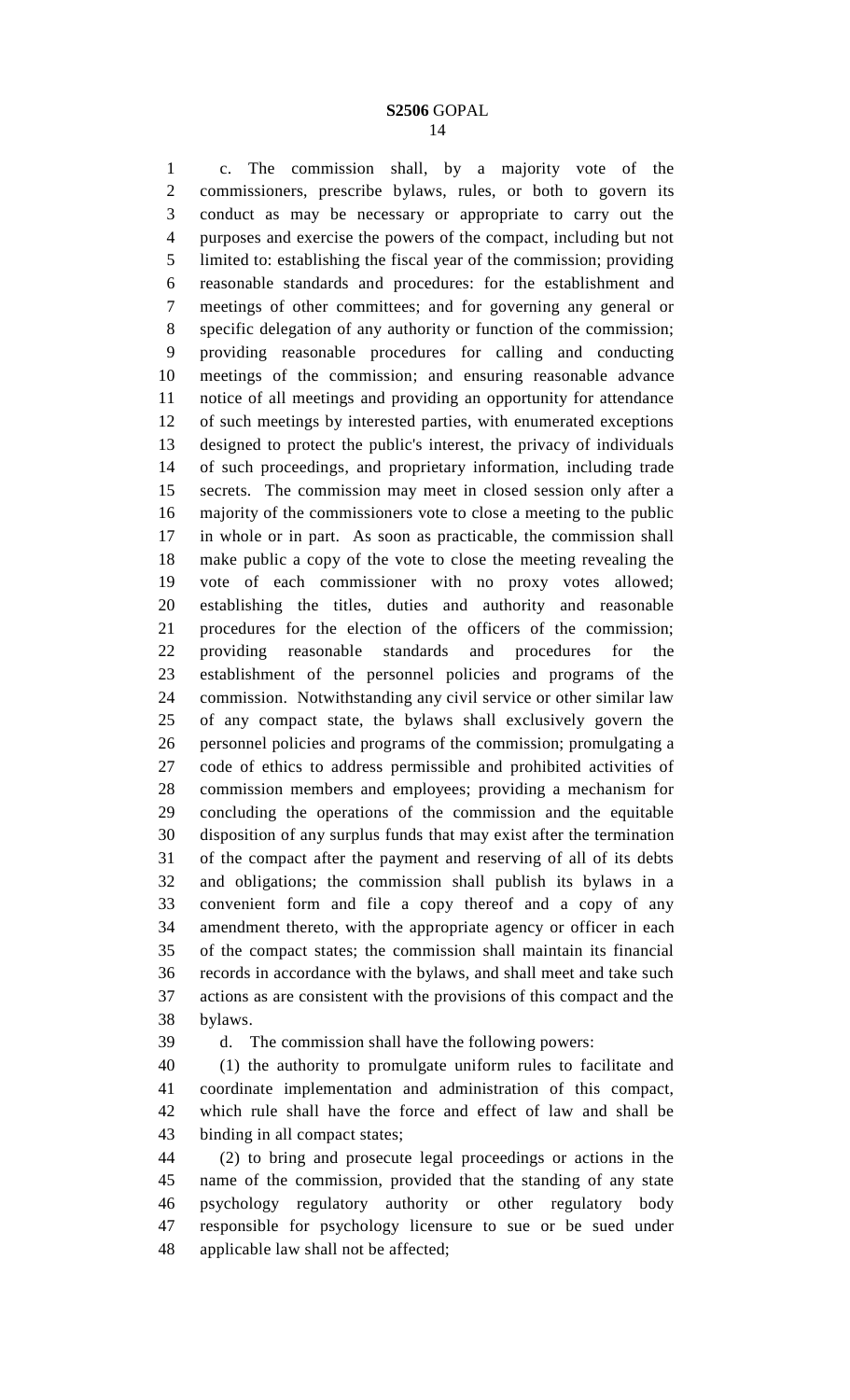(3) to purchase and maintain insurance and bonds; (4) to borrow, accept or contract for services of personnel, including, but not limited to, employees of a compact state; (5) to hire employees, elect or appoint officers, fix compensation, define duties, grant such individuals appropriate authority to carry out the purposes of the compact, and to establish the commission's personnel policies and programs relating to conflicts of interest, qualifications of personnel, and other related personnel matters; (6) to accept any and all appropriate donations and grants of money, equipment, supplies, materials and services, and to receive, utilize and dispose of the same, provided that at all times the commission shall strive to avoid any appearance of impropriety or conflict of interest; (7) to lease, purchase, accept appropriate gifts or donations of, or otherwise to own, hold, improve, or use, any property, real, personal, or mixed, provided that at all times the commission shall strive to avoid any appearance of impropriety; (8) to sell, convey, mortgage, pledge, lease, exchange, abandon or otherwise dispose of any property real, personal or mixed; (9) to establish a budget and make expenditures; 22 (10) to borrow money; (11) to appoint committees, including advisory committees comprised of members, state regulators, state legislators or their representatives, and consumer representatives, and such other interested persons as may be designated in this compact and the bylaws; to provide and receive information from, and (12) to cooperate with, law enforcement agencies; and (13) to adopt and use an official seal; and to perform such other functions as may be necessary or appropriate to achieve the purposes of this compact consistent with the state regulation of psychology licensure, temporary in-person, face-to-face practice, and telepsychology practice. e. The elected officers shall serve as the executive board, which shall have the power to act on behalf of the commission according to the terms of this compact. (1) The executive board shall be comprised of six members: five voting members who are elected from the current membership of the commission by the commission and one ex-officio, nonvoting member from the recognized membership organization composed of state and provincial psychology regulatory authorities. The ex- officio member must have served as staff or member on a state psychology regulatory authority and will be selected by its respective organization. The commission may remove any member of the executive board as provided in bylaws. The executive board shall meet at least annually.

 (2) The executive board shall have the following duties and responsibilities: recommend to the entire commission changes to the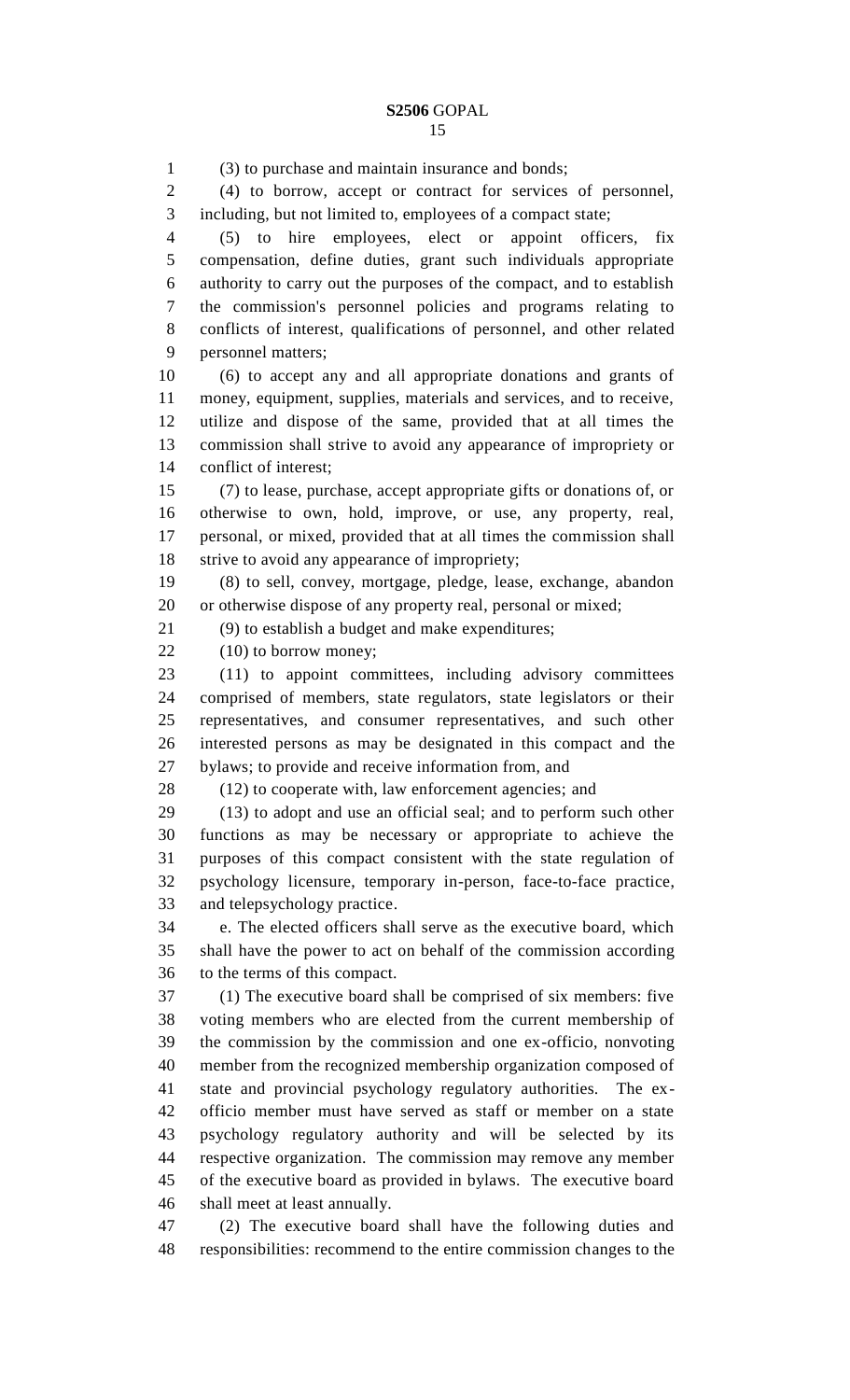rules or bylaws, changes to this compact legislation, fees paid by compact states such as annual dues, and any other applicable fees; ensure compact administration services are appropriately provided, contractual or otherwise; prepare and recommend the budget; maintain financial records on behalf of the commission; monitor compact compliance of member states and provide compliance reports to the commission; establish additional committees as necessary; and other duties as provided in rules or bylaws.

 f. the commission shall pay, or provide for the payment of the reasonable expenses of its establishment, organization and ongoing activities. The commission may accept any and all appropriate revenue sources, donations, and grants of money, equipment, supplies, materials and services. The commission may levy on and collect an annual assessment from each compact state or impose fees on other parties to cover the cost of the operations and activities of the commission and its staff which must be in a total amount sufficient to cover its annual budget as approved each year for which revenue is not provided by other sources. The aggregate annual assessment amount shall be allocated based upon a formula to be determined by the commission which shall promulgate a rule binding upon all compact states. The commission shall not incur obligations of any kind prior to securing the funds adequate to meet the same; nor shall the commission pledge the credit of any of the compact states, except by and with the authority of the compact state. the commission shall keep accurate accounts of all receipts and disbursements. The receipts and disbursements of the commission shall be subject to the audit and accounting procedures established under its bylaws. All receipts and disbursements of funds handled by the commission shall be audited yearly by a certified or licensed public accountant and the report of the audit shall be included in and become part of the annual report of the commission.

 g. The members, officers, executive director, employees and representatives of the commission shall be immune from suit and liability, either personally or in their official capacity, for any claim for damage to or loss of property or personal injury or other civil liability caused by or arising out of any actual or alleged act, error or omission that occurred, or that the person against whom the claim is made had a reasonable basis for believing occurred within the scope of commission employment, duties or responsibilities; provided that nothing in this subsection shall be construed to protect any such person from suit or liability for any damage, loss, injury, or liability caused by the intentional or willful or wanton misconduct of that person. The commission shall defend any member, officer, executive director, employee, or representative of the commission in any civil action seeking to impose liability arising out of any actual or alleged act, error or omission that occurred within the scope of commission employment, duties, or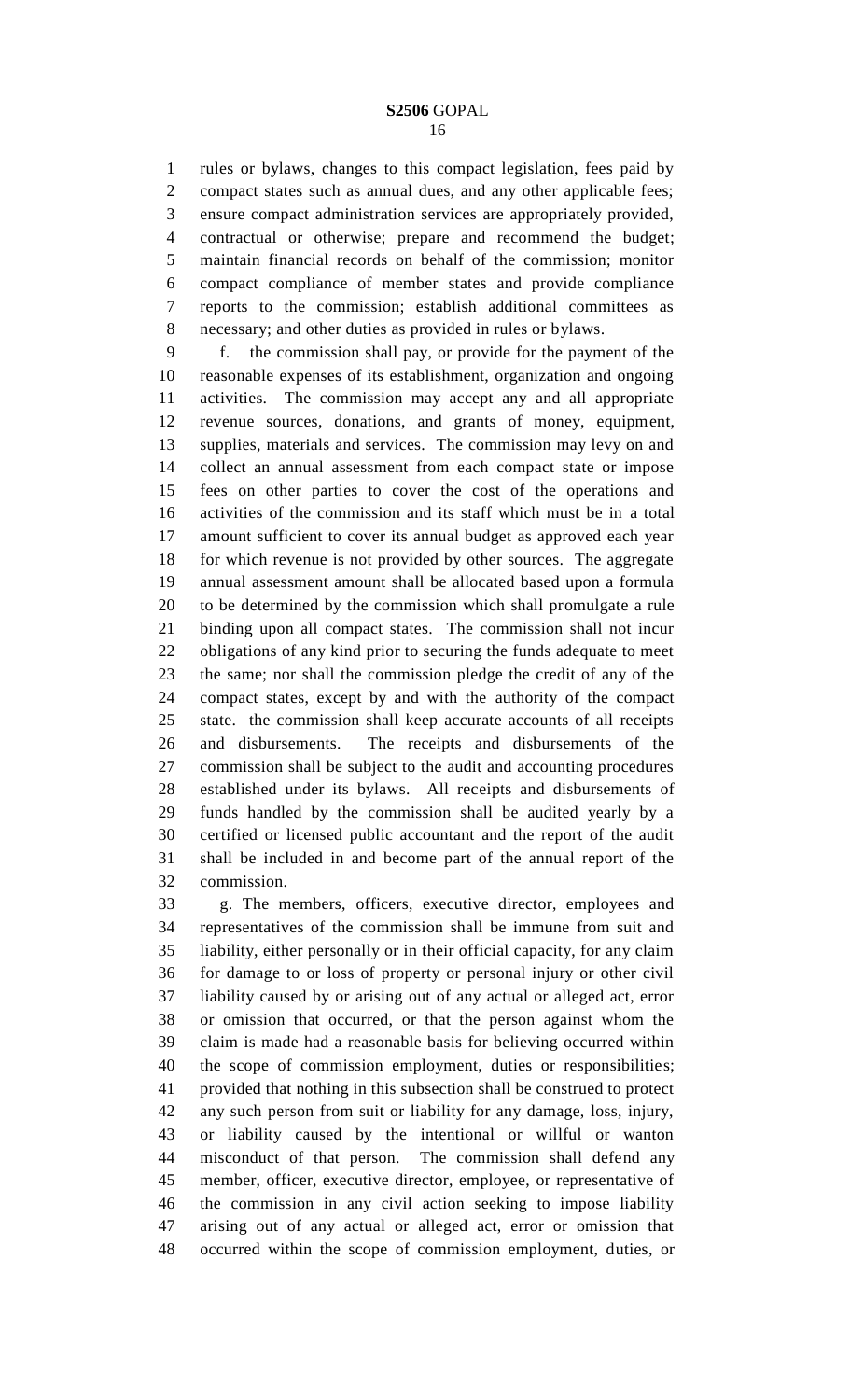responsibilities, or that the person against whom the claim is made had a reasonable basis for believing occurred within the scope of commission employment, duties or responsibilities; provided that nothing herein shall be construed to prohibit that person from retaining the person's own counsel; and provided further, that the actual or alleged act, error, or omission did not result from that person's intentional or willful or wanton misconduct. The commission shall indemnify and hold harmless any member, officer, executive director, employee, or representative of the commission for the amount of any settlement or judgment obtained against that person arising out of any actual or alleged act, error or omission that occurred within the scope of commission employment, duties, or responsibilities, or that such person had a reasonable basis for believing occurred within the scope of commission employment, duties, or responsibilities, provided that the actual or alleged act, error, or omission did not result from the intentional or willful or wanton misconduct of that person.

XI. Rulemaking.

 a. The Commission shall exercise its rulemaking powers pursuant to the criteria set forth in this article and the rules adopted thereunder. Rules and amendments shall become binding as of the date specified in each rule or amendment.

 b. If a majority of the legislatures of the compact states rejects a rule, by enactment of a statute or resolution in the same manner used to adopt the compact, then such rule shall have no further force and effect in any compact State.

 c. Rules or amendments to the rules shall be adopted at a regular or special meeting of the Commission.

 d. Prior to promulgation and adoption of a final rule or rules by the commission, and at least 60 days in advance of the meeting at which the rule will be considered and voted upon, the commission shall file a notice of proposed rulemaking: on the website of the commission; and on the website of each compact states' psychology regulatory authority or the publication in which each state would otherwise publish proposed rules.

 e. The notice of proposed rulemaking shall include: the proposed time, date, and location of the meeting in which the rule will be considered and voted upon; the text of the proposed rule or amendment and the reason for the proposed rule; a request for comments on the proposed rule from any interested person; and the manner in which interested persons may submit notice to the commission of their intention to attend the public hearing and any written comments.

 f. Prior to adoption of a proposed rule, the commission shall allow persons to submit written data, facts, opinions, and arguments which shall be made available to the public.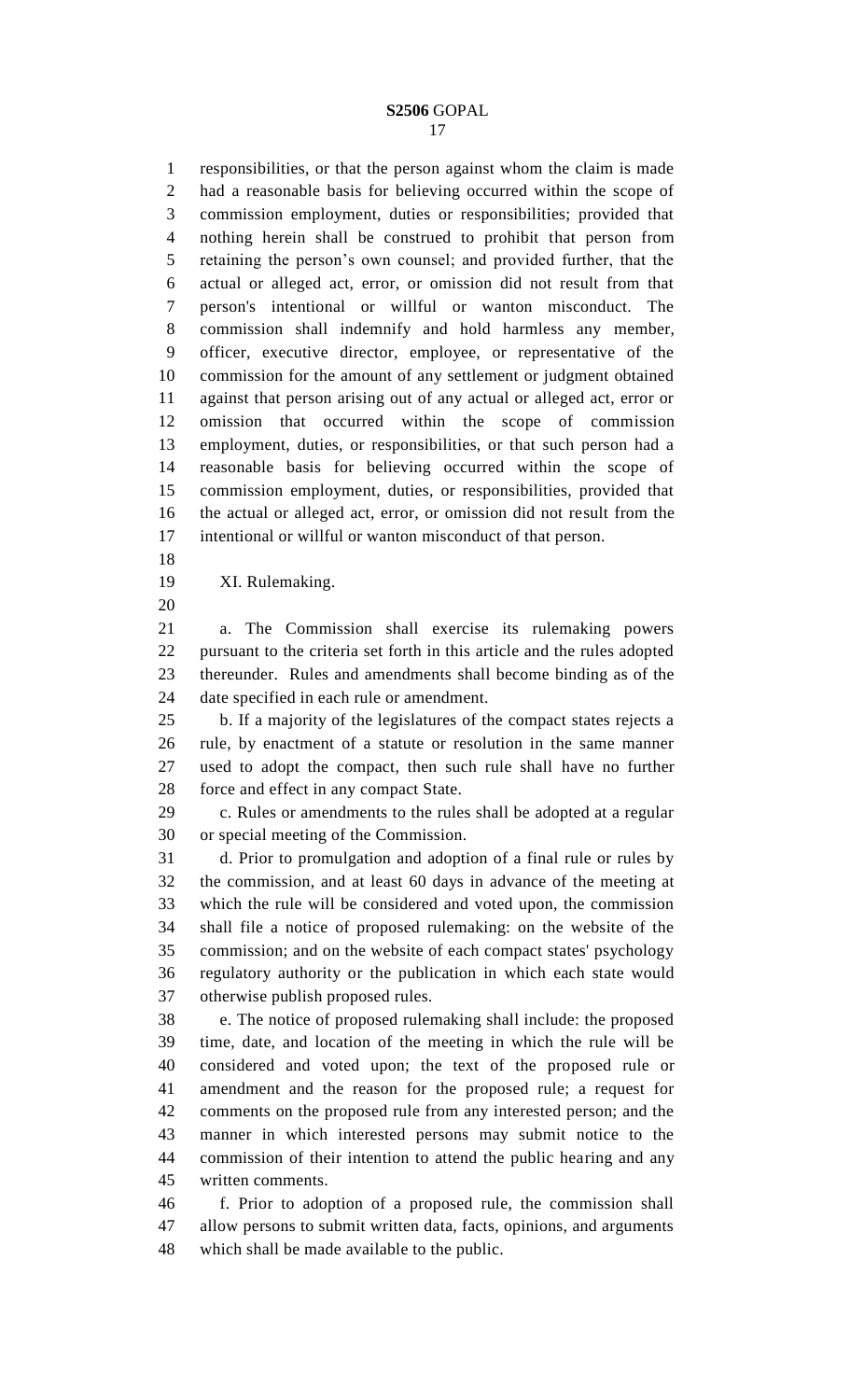g. The commission shall grant an opportunity for a public hearing before it adopts a rule or amendment if a hearing is requested by: at least 25 persons who submit comments independently of each other; a governmental subdivision or agency; or a duly appointed person in an association that has having at least

25 members.

 h. If a hearing is held on the proposed rule or amendment, the commission shall publish the place, time, and date of the scheduled public hearing. All persons wishing to be heard at the hearing shall notify the executive director of the commission or other designated member in writing of their desire to appear and testify at the hearing not less than five business days before the scheduled date of the hearing. Hearings shall be conducted in a manner providing each person who wishes to comment a fair and reasonable opportunity to comment orally or in writing. No transcript of the hearing is required, unless a written request for a transcript is made, in which case the person requesting the transcript shall bear the cost of producing the transcript. A recording may be made in lieu of a transcript under the same terms and conditions as a transcript. This subsection shall not preclude the commission from making a transcript or recording of the hearing if it so chooses. Nothing in this section shall be construed as requiring a separate hearing on each rule. Rules may be grouped for the convenience of the commission at hearings required by this section.

 i. Following the scheduled hearing date, or by the close of business on the scheduled hearing date if the hearing was not held, the commission shall consider all written and oral comments received.

29 i. The commission shall, by majority vote of all members, take final action on the proposed rule and shall determine the effective date of the rule, if any, based on the rulemaking record and the full text of the rule.

 k. If no written notice of intent to attend the public hearing by interested parties is received, the commission may proceed with promulgation of the proposed rule without a public hearing.

 l. Upon determination that an emergency exists, the commission may consider and adopt an emergency rule without prior notice, opportunity for comment, or hearing, provided that the usual rulemaking procedures provided in the compact and in this section shall be retroactively applied to the rule as soon as reasonably possible, in no event later than 90 days after the effective date of the rule. For the purposes of this provision, an emergency rule is one that must be adopted immediately in order to: meet an imminent threat to public health, safety, or welfare; prevent a loss of commission or compact state funds; meet a deadline for the promulgation of an administrative rule that is established by federal law or rule; or protect public health and safety.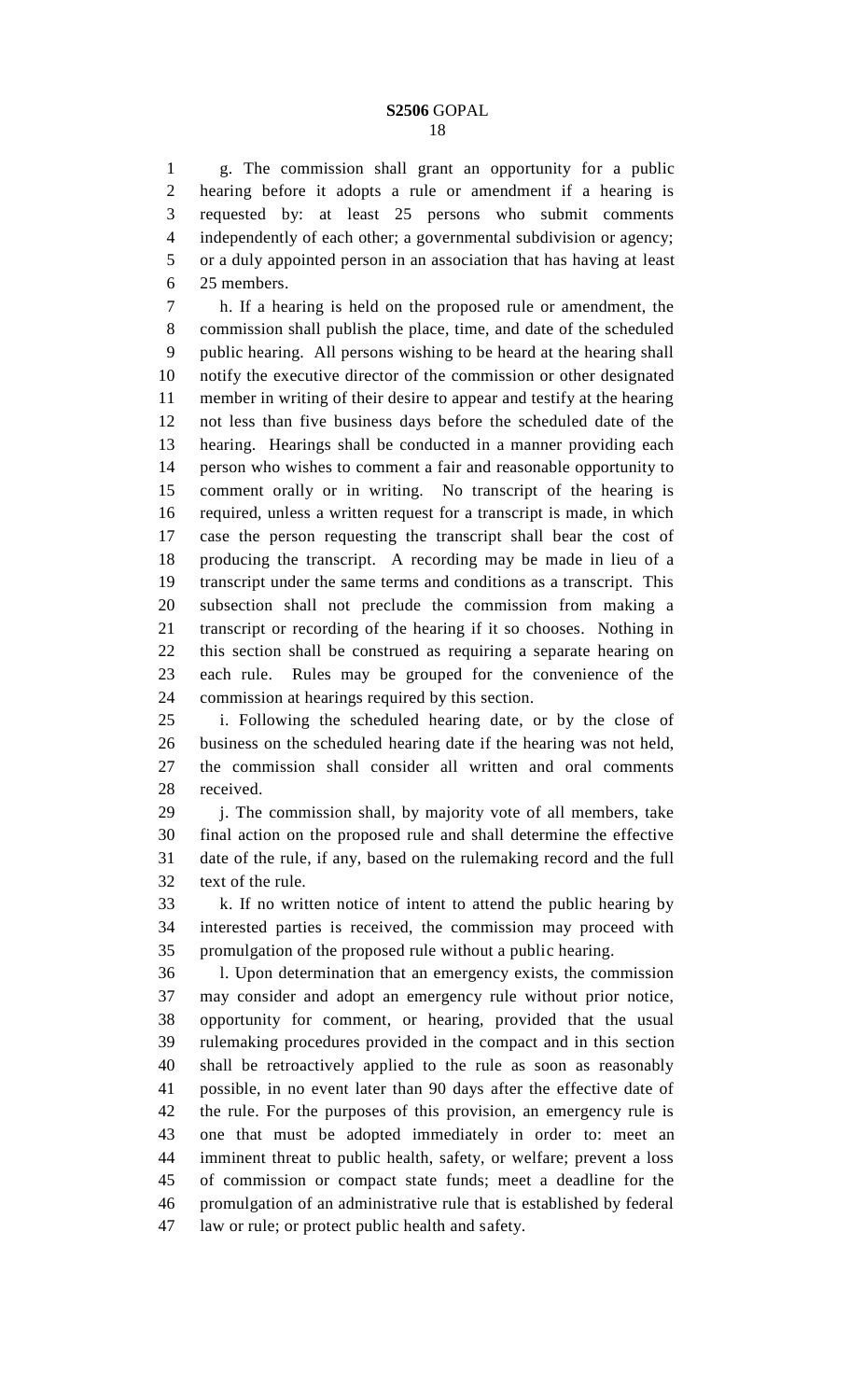m. The commission or an authorized committee of the commission may direct revisions to a previously adopted rule or amendment for purposes of correcting typographical errors, errors in format, errors in consistency, or grammatical errors. Public notice of any revisions shall be posted on the website of the commission. The revision shall be subject to challenge by any person for a period of 30 days after posting. The revision may be challenged only on grounds that the revision results in a material change to a rule. A challenge shall be made in writing, and delivered to the chair of the commission prior to the end of the notice period. If no challenge is made, the revision will take effect without further action. If the revision is challenged, the revision may not take effect without the approval of the commission.

## XII. Oversight, Dispute Resolution, and Enforcement

 a. The executive, legislative, and judicial branches of state government in each compact state shall enforce this compact and take all actions necessary and appropriate to effectuate the compact's purposes and intent. The provisions of this Compact and the rules promulgated hereunder shall have standing as statutory law. All courts shall take judicial notice of the compact and the rules in any judicial or administrative proceeding in a compact state pertaining to the subject matter of this compact that may affect the powers, responsibilities or actions of the commission. The commission shall be entitled to receive service of process in any such proceeding, and shall have standing to intervene in such a proceeding for all purposes. Failure to provide service of process to the commission shall render a judgment or order void as to the commission, this compact or promulgated rules.

 b. If the commission determines that a compact state has defaulted in the performance of its obligations or responsibilities under this compact or the promulgated rules, the commission shall: provide written notice to the defaulting state and other compact states of the nature of the default, the proposed means of remedying the default, and any other action to be taken by the commission; and provide remedial training and specific technical assistance regarding the default. If a state in default fails to remedy the default, the defaulting state may be terminated from the compact upon an affirmative vote of a majority of the compact states, and all rights, privileges, and benefits conferred by this compact shall be terminated on the effective date of termination. A remedy of the default shall not relieve the offending state of obligations or liabilities incurred during the period of default. Termination of membership in the compact shall be imposed only after all other means of securing compliance have been exhausted. Notice of intent to suspend or terminate shall be submitted by the commission to the governor, the majority and minority leaders of the defaulting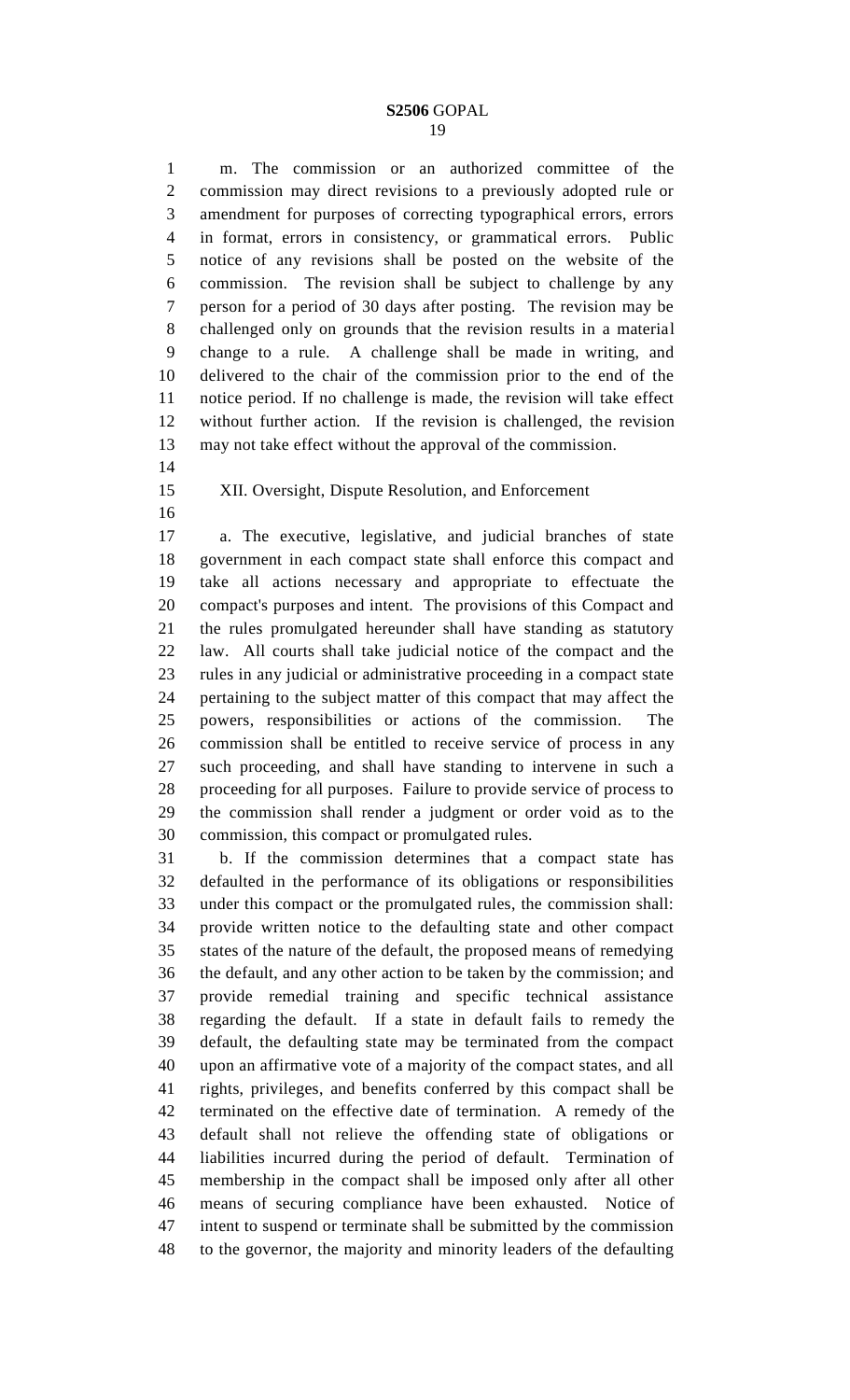state's legislature, and each of the compact states. A compact state which has been terminated is responsible for all assessments, obligations, and liabilities incurred through the effective date of termination, including obligations which extend beyond the effective date of termination. The commission shall not bear any costs incurred by the state which is found to be in default or which has been terminated from the compact, unless agreed upon in writing between the commission and the defaulting state. The defaulting state may appeal the action of the commission by petitioning the United States District Court for the state of Georgia or the federal district where the compact has its principal offices. The prevailing member shall be awarded all costs of such litigation, including reasonable attorney's fees.

 c. Upon request by a compact state, the commission shall attempt to resolve disputes related to the compact which arise among compact states and between compact and non-compact states. The commission shall promulgate a rule providing for both mediation and binding dispute resolution for disputes that arise before the commission.

 d. The commission, in the reasonable exercise of its discretion, shall enforce the provisions and rules of this compact. By majority vote, the commission may initiate legal action in the United States District Court for the state of Georgia or the federal district where the compact has its principal offices against a compact state in default to enforce compliance with the provisions of the compact and its promulgated rules and bylaws. The relief sought may include both injunctive relief and damages. In the event judicial enforcement is necessary, the prevailing member shall be awarded all costs of such litigation, including reasonable attorney's fees. The remedies herein shall not be the exclusive remedies of the commission. The commission may pursue any other remedies available under federal or state law.

 XIII. Date of Implementation of the Psychology Interjurisdictional Compact Commission and Associated Rules, Withdrawal, and Amendments.

 a. The compact shall come into effect on the date on which the compact is enacted into law in the seventh compact state. The provisions which become effective at that time shall be limited to the powers granted to the commission relating to assembly and the promulgation of rules. Thereafter, the commission shall meet and exercise rulemaking powers necessary to the implementation and administration of the compact.

 b. Any state which joins the compact subsequent to the commission's initial adoption of the rules shall be subject to the rules as they exist on the date on which the compact becomes law in that state. Any rule which has been previously adopted by the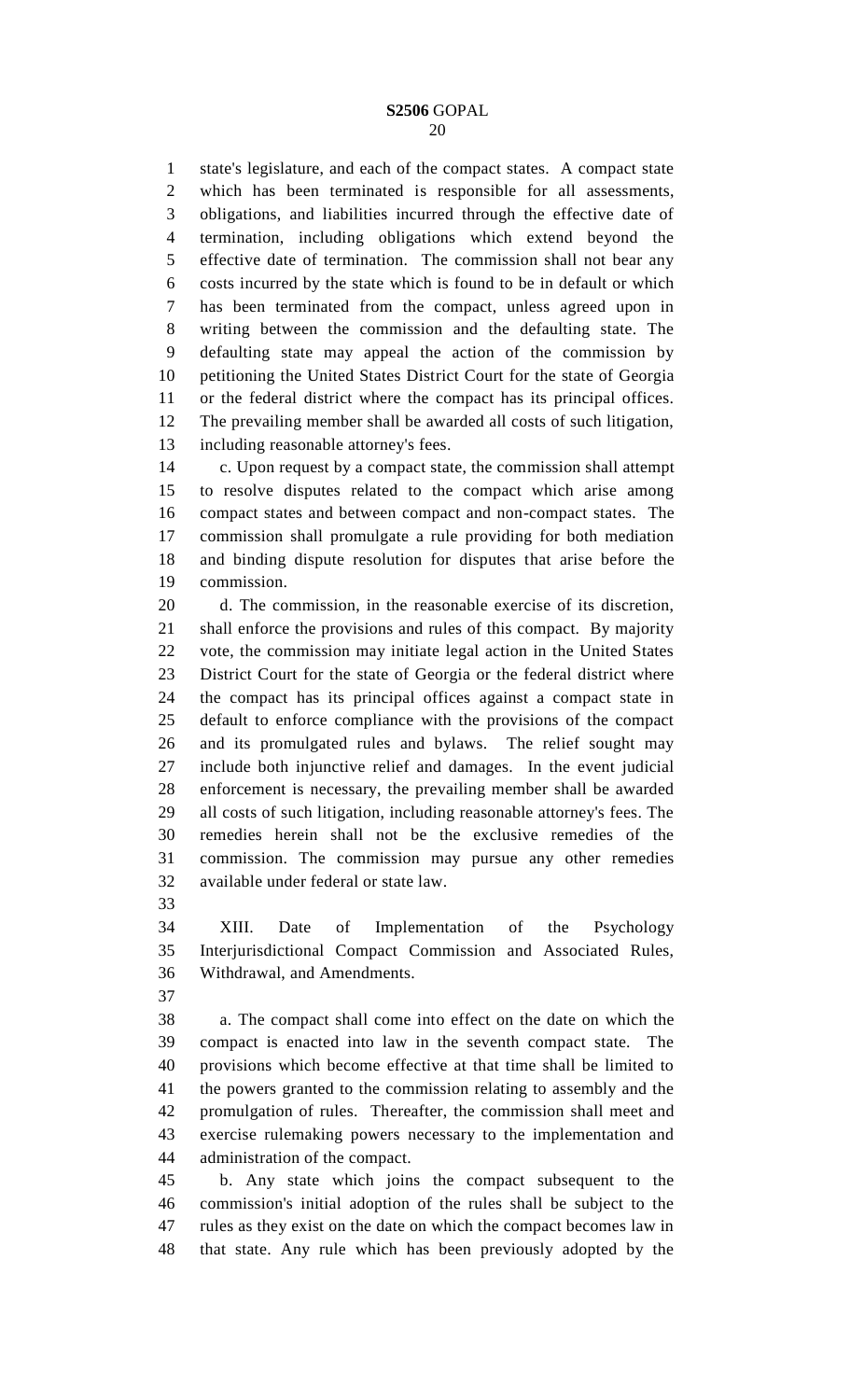commission shall have the full force and effect of law on the day the compact becomes law in that state. c. Any compact state may withdraw from this compact by enacting a statute repealing the same. A compact state's withdrawal shall not take effect until six months after enactment of the repealing statute. Withdrawal shall not affect the continuing requirement of the withdrawing state's psychology regulatory authority to comply with the investigative and adverse action reporting requirements of this act prior to the effective date of withdrawal. d. Nothing contained in this compact shall be construed to invalidate or prevent any psychology licensure agreement or other cooperative arrangement between a compact state and a non- compact state which does not conflict with the provisions of this compact. e. This compact may be amended by the compact states. No amendment to this compact shall become effective and binding upon any compact state until it is enacted into the law of all compact states. XIV. Construction and Severability. a. This compact shall be liberally construed so as to effectuate the purposes thereof. If this compact shall be held contrary to the constitution of any state member thereto, the compact shall remain in full force and effect as to the remaining compact states. When the Governor executes the compact on behalf of this State and when the compact is ratified by one or more other states, then the compact shall become operative and effective between this State and such other state or states. The Governor is hereby authorized and directed to take such action as may be necessary to complete

 compact administrator but shall be entitled to reimbursement for reasonable expenses actually incurred in connection with the

state ratifying the compact.

 in the same manner as for expenses incurred in connection with other duties and responsibilities of office or employment.

 2. This act shall take effect on the 60 day after the date of enactment.

administrator's duties and responsibilities as compact administrator

the exchange of official documents between this State and any other

 b. The compact administrator who represents this State, as provided in the compact, shall not be entitled to any additional compensation for the administrator's duties and responsibilities as